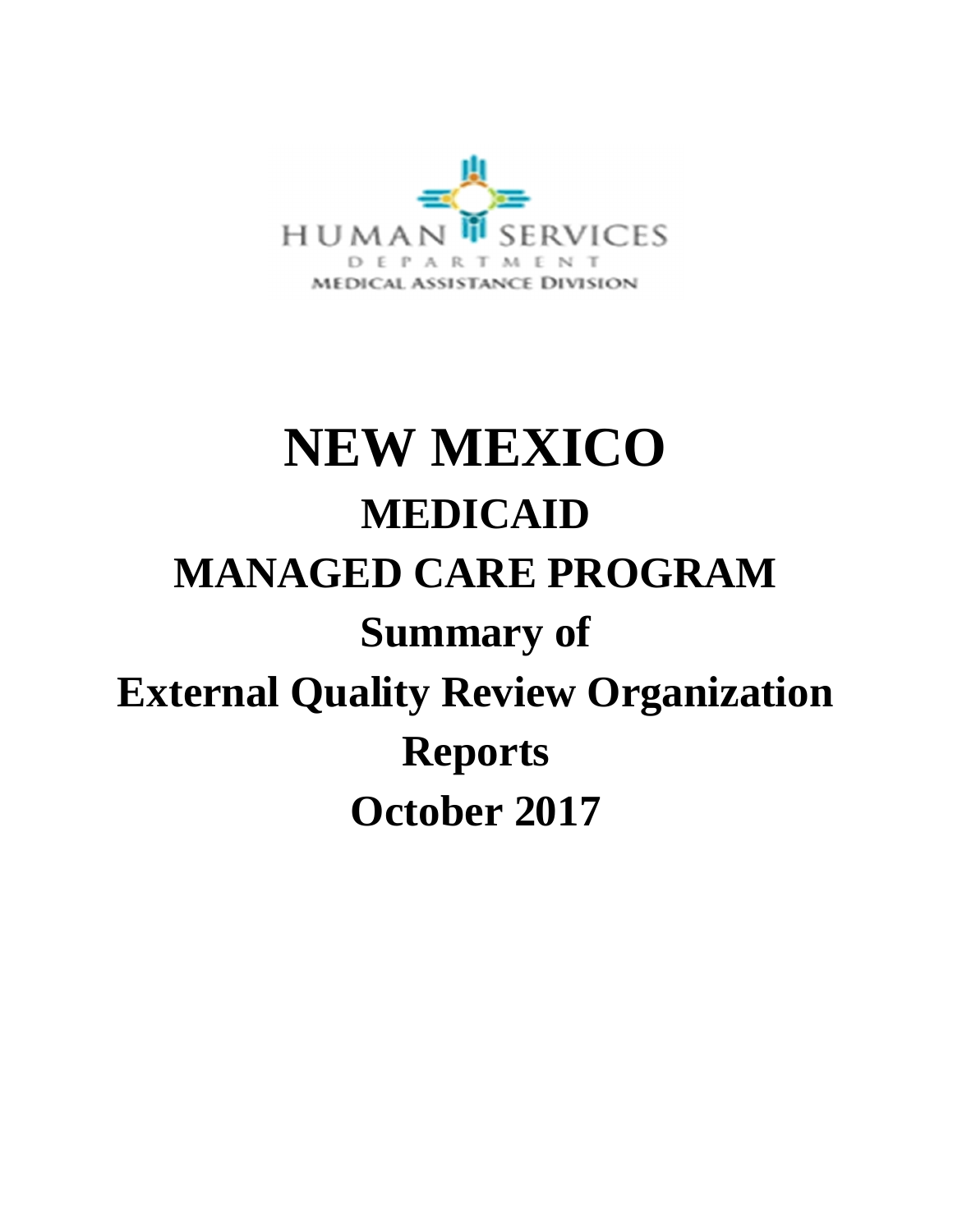This report is a summarization by HSD of External Quality Review (EQRO) reports. The New Mexico Human Services Department (HSD) created this summary based upon reports supplied by HealthInsight New Mexico, the contracted EQRO for New Mexico.

HSD staff involved in the development of this document included:

- · Megan Pfeffer, RN, Quality Bureau Chief
- · Kathy Leyba, BSBA, Quality Bureau Staff Manager
- · Marvin Martinez, RN, Quality Bureau Nurse Manager
- · Reina Guillen, Quality Bureau Staff Manager

The reports upon which this summarization was created were prepared by HealthInsight New Mexico Staff under the internal direction of:

- · Margy Wienbar, MS, Executive Director
- · Herb Koffler, MD, MS, FAAP, External Quality Review Medical Director
- · John Seibel, MD, HealthInsight New Mexico Medical Director
- · Margaret White, RN, MSHA, BSN, EQRO Director
- · Allen Buice, MA, CHPQ, PMP, EQRP Project Manager

Other EQRO staff members who provided information included with this summary:

- · Debi Peterman, MSN, RN, Project Manager
- · Angela Baca, Project Coordinator
- · Alison Fredericksen, Project Coordinator
- · Andrea (Andy) Romero, RHIT, CCS, CPC, Project Manager

HealthInsight New Mexico staff who provided additional support:

- · Bob Walsh, Senior Database Analyst
- · Marie Sorce, BFA, Senior Communications Specialist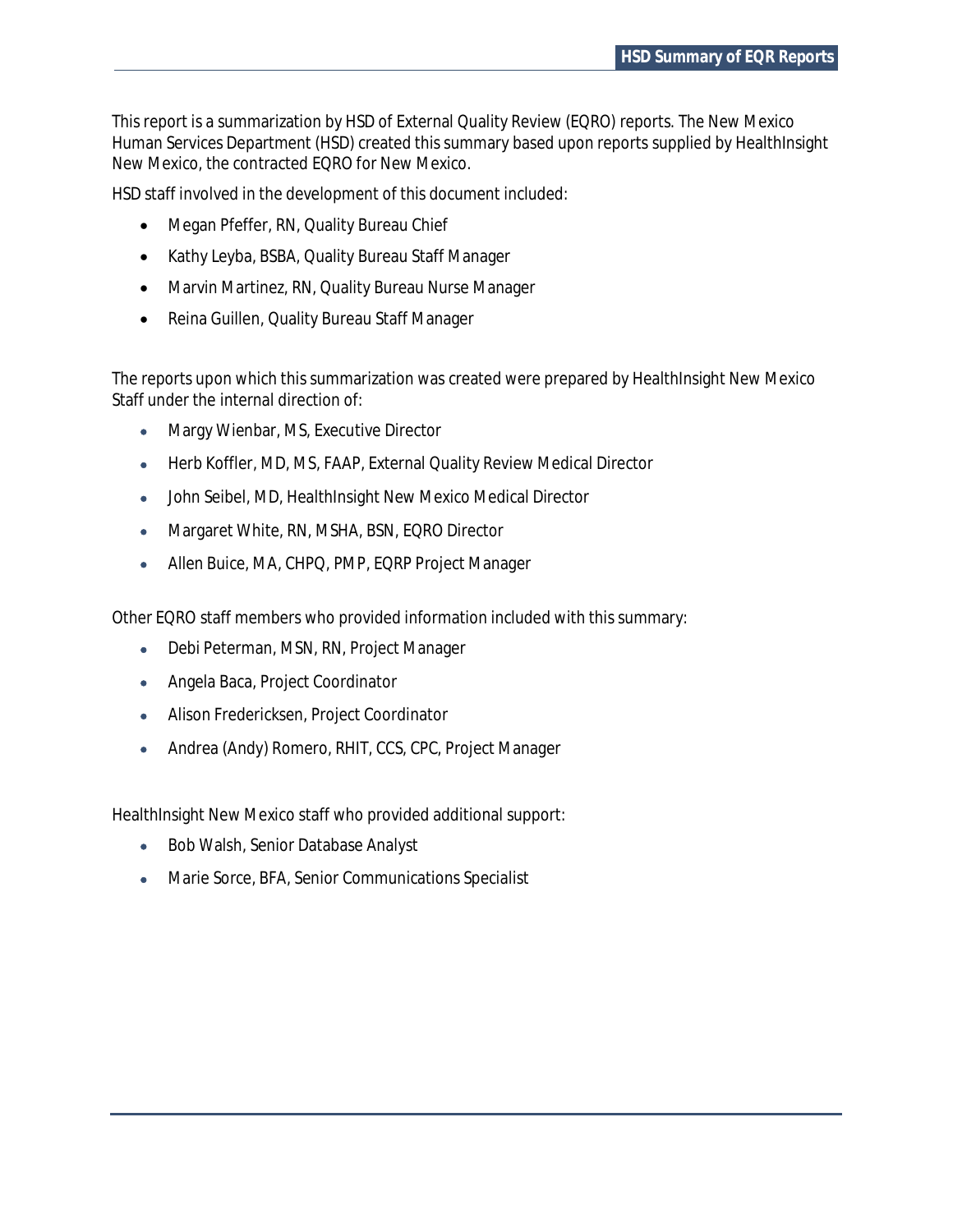# **Table of Contents**

| 2.0 Performance Measurement Program/Performance Improvement Projects11          |
|---------------------------------------------------------------------------------|
| 2.1. Performance Measurement Program (PMP) and Performance Improvement Projects |
|                                                                                 |
|                                                                                 |
|                                                                                 |
|                                                                                 |
|                                                                                 |
| 3.2. Encounter Data Validation Recommendations  Error! Bookmark not defined.    |
|                                                                                 |
|                                                                                 |
|                                                                                 |
|                                                                                 |
|                                                                                 |
|                                                                                 |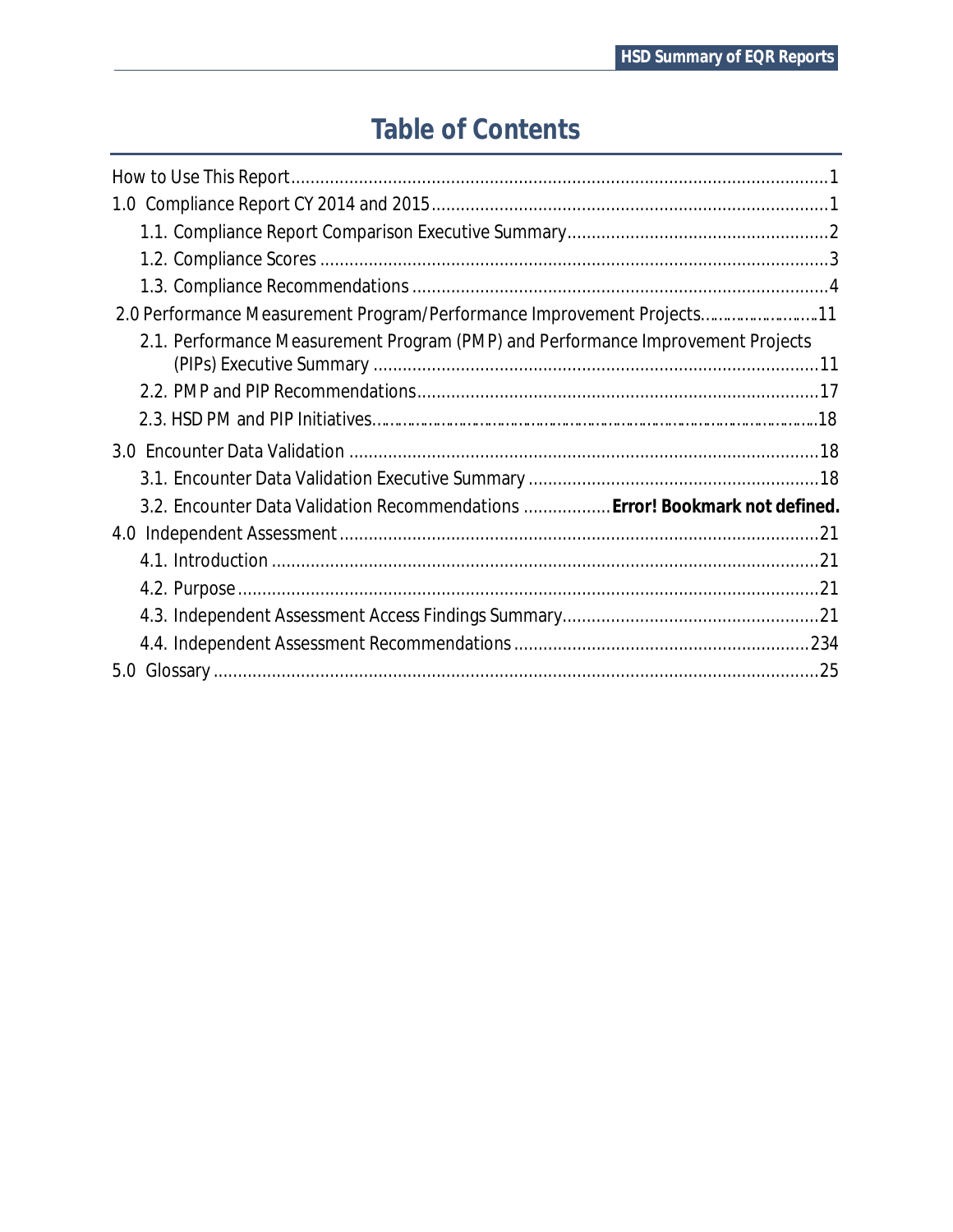# **How to Use This Report**

This report, provided by HSD, contains summarization of the external quality reviews (EQRs) of Centennial Care managed care organizations (MCOs) in New Mexico. To get a complete, detailed understanding of the projects, refer to the original, published reports available on the HSD website. As a summary, the precise wording may vary from the original report.

The reports covered in this summary include:

- 1. Compliance reports Calendar Year (CY) 2014 and CY 2015
- 2. Performance Measurements and Performance Improvement Projects for CY 2014 and CY 2015
- 3. Initial Encounter Reconciliation Report dated April 7, 2017 for the Encounter Data Validation (EDV) Project CY 2014
- 4. Independent Assessment (IA) performed for CY 2014

The summary includes scores and recommendations. Recommendations indicate the actionable items for the organizations under review.

The MCOs reviewed for all of these projects are the four MCOs contracted for provision of Medicaid Managed Care services under Centennial Care and are:

- · Blue Cross and Blue Shield of New Mexico (BCBS)
- · Molina Healthcare of New Mexico (MHP)
- · Presbyterian Health Plan, Inc. (PHP)
- · United Healthcare of New Mexico, Inc. (UHC)

For reference, a glossary is provided at the end of this report that defines acronyms and other terms specific to these reviews.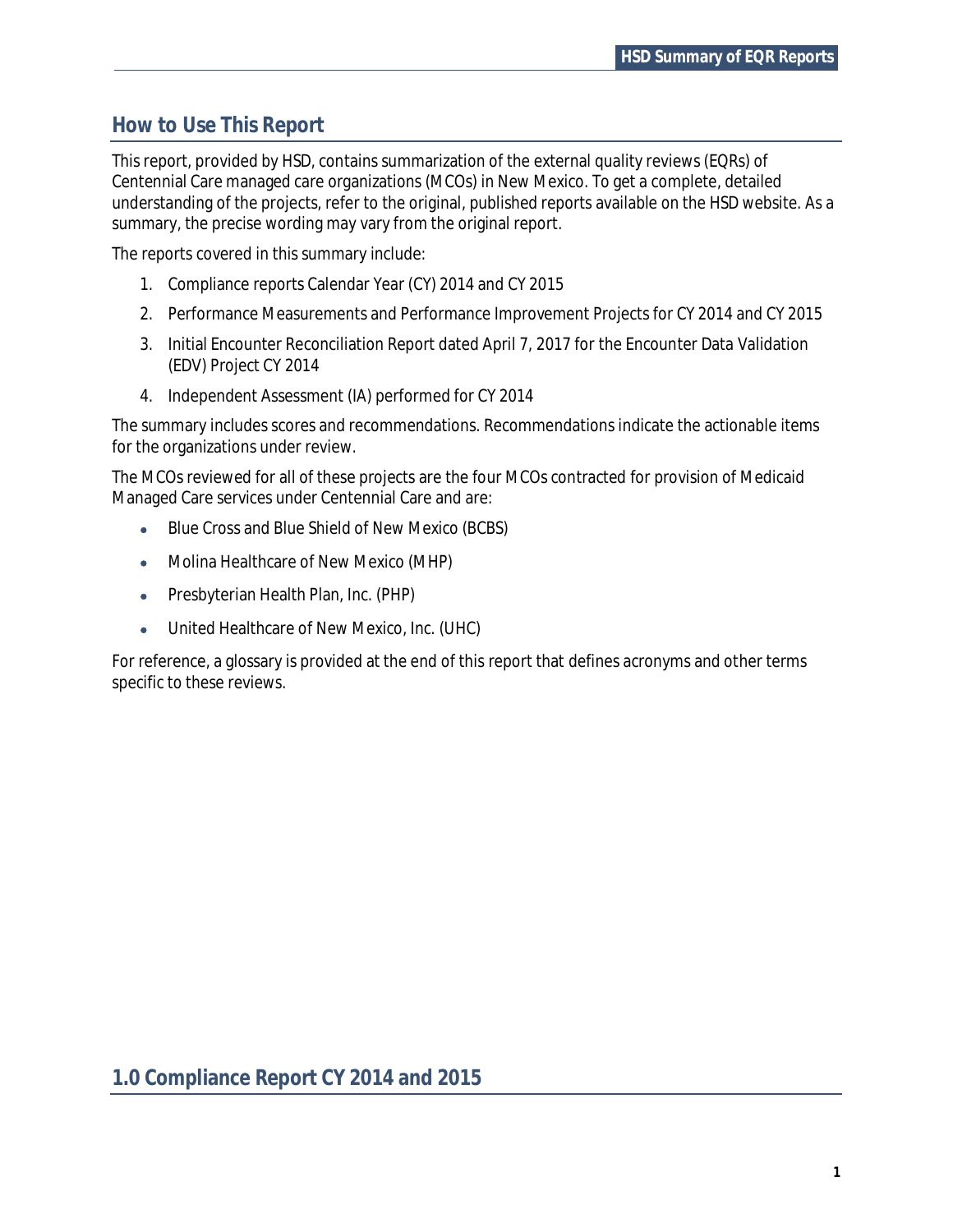# **1.1. Compliance Report Comparison Executive Summary**

During the annual compliance review projects, the MCOs were assessed for compliance with federal and state regulations. This report covers data gathered during CY 2014 and CY 2015, which were the first two years of Centennial Care.

Both assessments were conducted according to EQR Protocol 1, published by Centers for Medicare & Medicaid Services (CMS), and included an evaluation of each MCOs' policies, procedures and other documentation; and an examination of medical records and case files. The Human Services Department (HSD) determined the topics for assessment and approved the assessment methodology. The original, approved versions of this report are available on the HSD website at http://www.hsd.state.nm.us/LookingForInformation/external-quality-review-organization.aspx

| Table 1: Overall Compliance Scores by MCO                                                                               |                |                     |         |                                                 |  |                   |  |  |  |
|-------------------------------------------------------------------------------------------------------------------------|----------------|---------------------|---------|-------------------------------------------------|--|-------------------|--|--|--|
| <b>MCO</b>                                                                                                              | CY 2014 Scores | CY 2015 Scores      |         | Percentage Point<br>Change from 2014<br>to 2015 |  | Compliance Levels |  |  |  |
| <b>BCBS</b>                                                                                                             | 97.80%         | 92.15%              |         | $-5.65$                                         |  | Full              |  |  |  |
| <b>MHP</b>                                                                                                              | 98.89%         | 96.96%              |         | $-1.93$                                         |  | Full              |  |  |  |
| <b>PHP</b>                                                                                                              | 96.91%         | 95.46% <sup>1</sup> | $-1.45$ |                                                 |  | Full              |  |  |  |
| <b>UHC</b>                                                                                                              | 95.55%         | 94.47%              |         | $-1.08$                                         |  | Full              |  |  |  |
| Compliance Levels By Defined Score Range                                                                                |                |                     |         |                                                 |  |                   |  |  |  |
| <b>Minimal Compliance:</b><br>Full Compliance:<br>Moderate Compliance:<br>90% - 100%<br>80% - 89%<br>50% - 79%<br>< 50% |                |                     |         |                                                 |  | Non-Compliance:   |  |  |  |

Table 1 shows the overall results for each MCO included in this review.

While MCOs do fall below the threshold for full compliance for individual sections, the EQRO has not identified a MCO that fell below the threshold for overall compliance. The scores above reflect the final scores after all zero scores and timeliness/accuracy penalties have been deducted.

 $^1$  This score was revised due to a rounding function used by the Excel spreadsheet to generate the score and the change in the Care Coordination score. The previous score was 95.89 percent.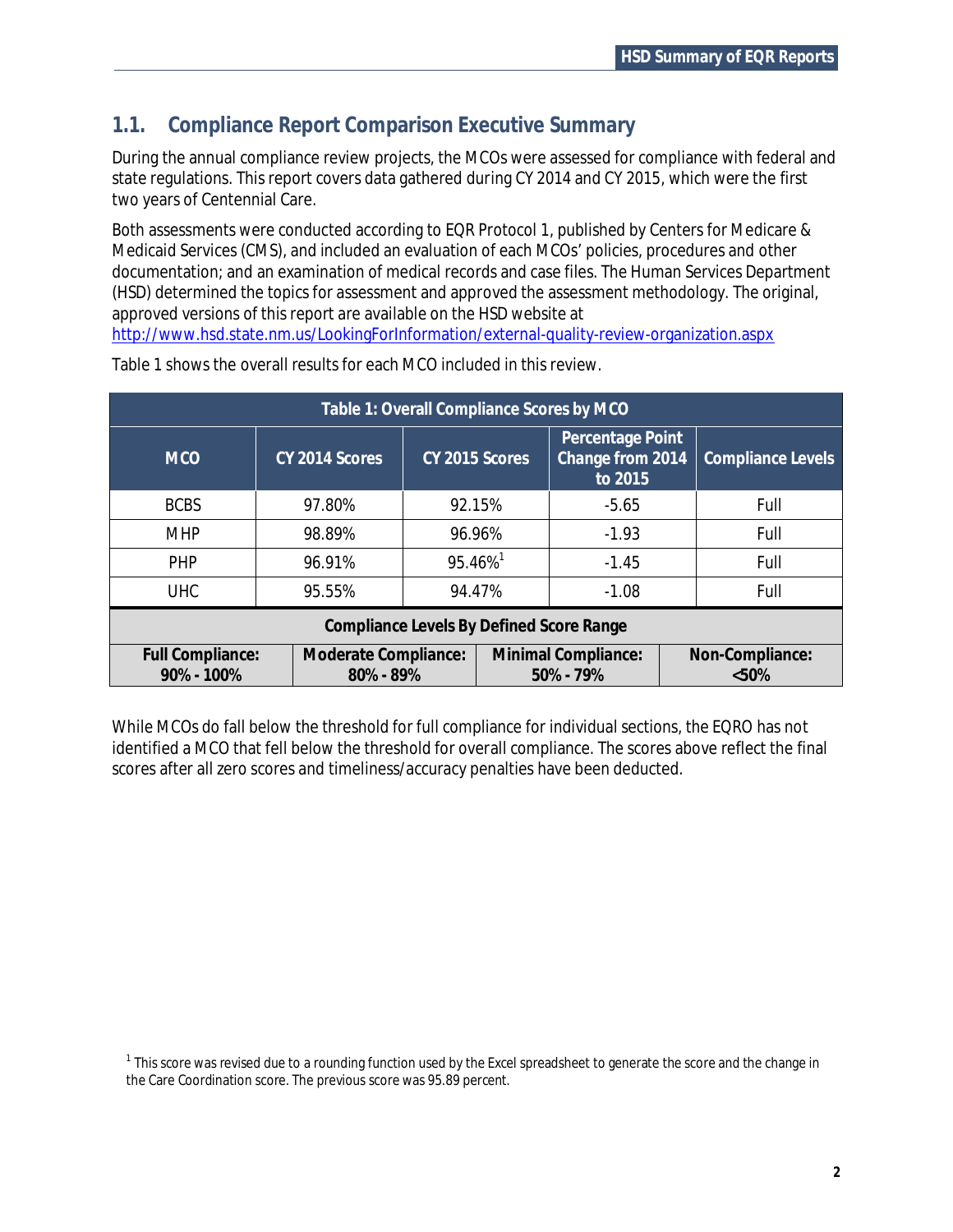# **1.2. Compliance Scores**

Table 2 shows the scores by review subject for each MCO and compares the scores between CY 2014 and CY 2015. These scores are based on weighted averages. For more information on the details of the weighting structure, refer to the full State Fiscal Year (SFY) 15 or SFY 16 Compliance Reports posted to the HSD website at http://www.hsd.state.nm.us/LookingForInformation/external-quality-revieworganization.aspx

|                                                          |                                                | Table 2: MCO Score by Subject Annual Comparison |                                               |                                        |                                               |                                        |                                        |                                        |  |  |
|----------------------------------------------------------|------------------------------------------------|-------------------------------------------------|-----------------------------------------------|----------------------------------------|-----------------------------------------------|----------------------------------------|----------------------------------------|----------------------------------------|--|--|
| <b>Review Subject</b>                                    | <b>CY 2014</b><br><b>BCBS</b><br><b>Scores</b> | CY 2015<br><b>BCBS</b><br><b>Scores</b>         | <b>CY 2014</b><br><b>MHP</b><br><b>Scores</b> | CY 2015<br><b>MHP</b><br><b>Scores</b> | <b>CY 2014</b><br><b>PHP</b><br><b>Scores</b> | CY 2015<br><b>PHP</b><br><b>Scores</b> | CY 2014<br><b>UHC</b><br><b>Scores</b> | CY 2015<br><b>UHC</b><br><b>Scores</b> |  |  |
| Enrollment/Disenrollment                                 | 100.00%                                        | 100.00%                                         | 100.00%                                       |                                        | 100.00% 100.00% 100.00% 100.00%               |                                        |                                        | 80.00%                                 |  |  |
| Member Handbook                                          | 100.00%                                        | N/A                                             | 100.00%                                       | N/A                                    | 100.00%                                       | N/A                                    | 100.00%                                | N/A                                    |  |  |
| <b>Member Materials</b>                                  | 100.00%                                        | 100.00%                                         | 100.00%                                       |                                        |                                               |                                        | 100.00% 100.00% 100.00% 100.00%        | 100.00%                                |  |  |
| <b>Member Services</b>                                   | 100.00%                                        | 100.00%                                         | 100.00%                                       |                                        | 100.00% 100.00% 100.00%                       |                                        | 100.00%                                | 100.00%                                |  |  |
| Program Integrity                                        | 95.80%                                         | 95.00%                                          | 94.40%                                        | 98.40%                                 |                                               | 100.00% 100.00%                        | 98.60%                                 | 95.00%                                 |  |  |
| <b>Provider Network</b>                                  | 100.00%                                        | 100.00%                                         | 100.00%                                       |                                        | 100.00% 100.00% 100.00%                       |                                        | 100.00%                                | 100.00%                                |  |  |
| <b>Provider Services</b>                                 | 100.00%                                        | 100.00%                                         |                                               |                                        | 100.00% 100.00% 100.00% 100.00%               |                                        | 100.00%                                | 100.00%                                |  |  |
| <b>Reporting Requirements</b>                            | 100.00%                                        | 100.00%                                         | 100.00%                                       |                                        | 100.00% 100.00% 100.00%                       |                                        | 100.00%                                | 100.00%                                |  |  |
| Self-Directed Community<br><b>Benefit</b>                | 100.00%                                        | 100.00%                                         | 100.00%                                       |                                        |                                               |                                        | 100.00% 100.00% 100.00% 100.00%        | 100.00%                                |  |  |
| <b>Care Coordination</b>                                 | 87.40%                                         | 73.10%                                          | 96.70%                                        | 93.10%                                 | 99.00%                                        | 80.76% <sup>2</sup>                    | 96.00%                                 | 89.70%                                 |  |  |
| <b>Transition of Care</b>                                | 100.00%                                        | 62.20%                                          | 100.00%                                       | 90.80%                                 | 100.00%                                       | 81.50%                                 | 100.00%                                | 84.70%                                 |  |  |
| <b>Grievances and Appeals</b>                            | 99.30%                                         | 99.50%                                          | 99.60%                                        | 99.60%                                 | 99.30%                                        | 99.60%                                 | 99.46%                                 | 97.60%                                 |  |  |
| <b>Medical Records</b>                                   | 96.78%                                         | 97.00%                                          | 95.78%                                        | 96.56%                                 | 96.22%                                        | 97.44%                                 | 92.00%                                 | 96.89%                                 |  |  |
| Primary Care Provider<br>(PCP) and Pharmacy Lock-<br>ins | 100.00%                                        | 100.00%                                         |                                               | 100.00% 100.00%                        | 78.75%                                        | 94.44%                                 | 62.60%                                 | 100.00%                                |  |  |
| <b>Adverse Determinations</b><br>(Denials)               | 99.67%                                         | 91.00%                                          | 97.67%                                        | 100.00%                                | 96.00%                                        | 100.00%                                | 100.00%                                | 100.00%                                |  |  |
| Approvals                                                | 91.00%                                         | N/A                                             | 100.00%                                       | N/A                                    | 78.72%                                        | N/A                                    | 100.00%                                | N/A                                    |  |  |
| <b>Scores</b>                                            | 97.80%                                         | 92.15%                                          | 98.89%                                        | 96.96%                                 | 96.91%                                        | 95.46%                                 | 95.55%                                 | 94.47%                                 |  |  |

The Member Handbook subject was merged into the Member Materials section for the CY 2015 review, therefore the score for Member Handbook for CY 2015 is reported as "N/A." In the CY 2014 review for Transitions of Care, HSD elected to remove the file review portion from the scores due to the need for

 $^{\text{2}}$  This score was revised based on the clarification responses. The previous score was 77.78 percent.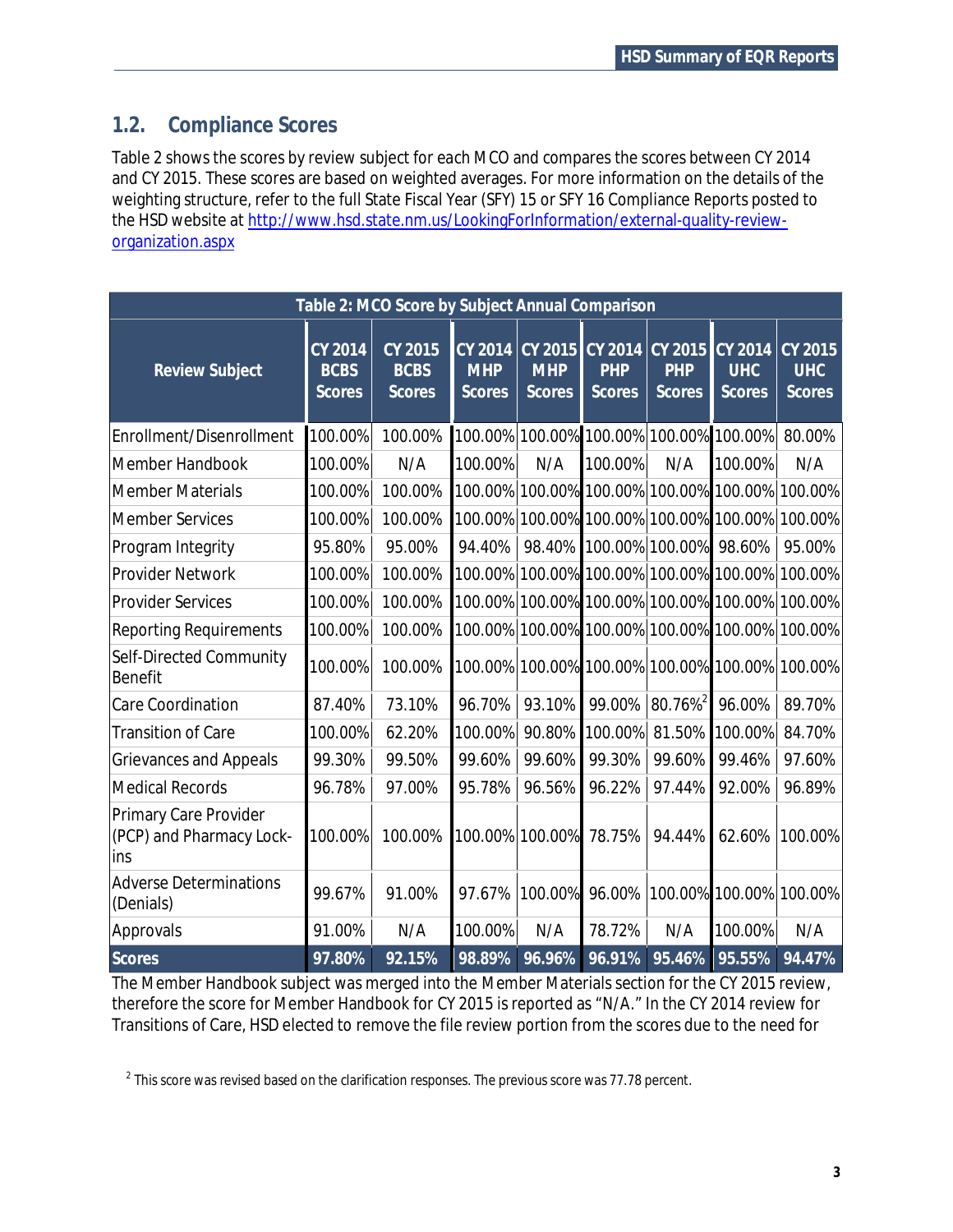clarifying language from HSD in the Managed Care Policy Manual. The file review scores were included for the CY 2015 review, therefore accounting for the noticeable drop in scores. The subject 'approvals' was removed for the CY 2015 report so that the EQRO could look more closely at adverse determinations (denials).

# **1.3. Compliance Recommendations**

The section below details MCO specific recommendations in each category of review for the CY 2014 and CY 2015 compliance reports. The CY 2014 recommendations are given first and the CY 2015 recommendations immediately follow for each MCO. Recommendations listed in CY 2014 that are not repeated in CY 2015 indicates the MCO addressed the recommendation from the previous year's review. Recommendations listed in CY 2015 that were not specified in CY 2014 indicates a new finding upon subsequent review. Such a change does not imply a change in requirements, only that the review identified something that had not been previously identified. Parenthetical to the subject names listed below is the Citation of Authority from which that subject is drawn. The Citation of Authority is the official source from which the EQRO developed the list of questions reviewers asked the MCOs. The Citation of Authority is generally one of four items:

- 1. The contract between the MCOs and HSD
- 2. The HSD Managed Care Policy Manual
- 3. The federal language found in the Code of Federal Regulations (CFR)
- 4. New Mexico Administrative Code (NMAC)

## **Blue Cross and Blue Shield of New Mexico**

**BCBS Program Integrity (NMAC 8.308.22)**

In CY 2014, the EQRO recommended that BCBS:

- · Update its policies and procedures to establish a 60-day timeframe for self-reporting of overpayments, as required by NMAC 8.308.22.9.
- · Update its policies and procedures to include how often the Social Security Administration's Death Master File and the National Plan and Provider Enumeration System will be checked for providers that are excluded from participation in the Medicaid program.
- · Update its policies and procedures for identifying and investigating suspected fraud cases to state that the policy does not infringe on the legal rights of persons involved and affords due process of law.

In CY 2015, the EQRO recommended that BCBS:

- Amend its policies and procedures to include checking all the listed databases upon enrollment and re-enrollment for contracted providers and those with an ownership or controlling interest or who are an agent or managing employee. Enrollment for atypical providers appears to be addressed but not reenrollment for the other persons. Additionally, the MCO should amend its policies and procedures to indicate that the Office of the Inspector General's List of Excluded Individuals (LEI) and Excluded Parties List System (EPLS) are checked monthly for all applicable persons, not just atypical providers.
- · Conduct a review to identify contract providers and any person with an ownership and controlling interest or who is an agent or managing employee, as identified by the provider enrollment documents, to ensure that all applicable persons have been checked.

#### **BCBS Care Coordination (MCO/HSD Contract Section 4.4)** For CY 2014, the EQRO recommended that BCBS:

· Continue to assess and improve its care coordination processes to meet all federal and state requirements.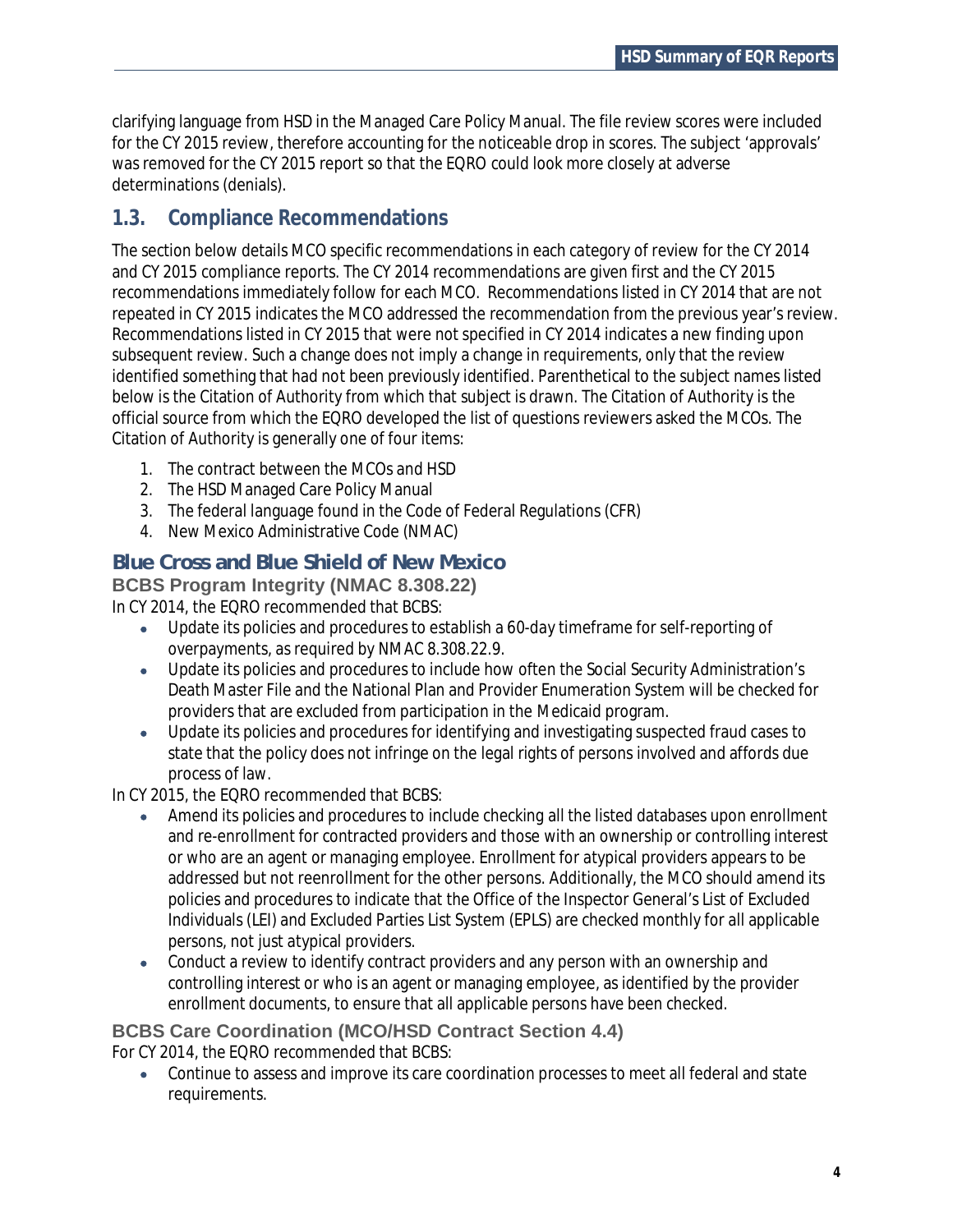· Develop a method of retaining data from employee laptops when the employee leaves the organization so that documentation of care coordination efforts can be efficiently maintained.

For CY 2015, the EQRO recommended that BCBS:

- · Complete all health risk assessments (HRAs) and comprehensive needs assessment (CNAs) within required timeframes and document their completion.
- · Provide member notifications within required timeframes and document that activity.
- · Conduct a root cause analysis to determine why such a high percentage (46.67 percent) of sampled members refused care coordination.

### **BCBS Transitions of Care (MCO/HSD Contract Section 4.4.16)**

In CY 2014, the EQRO recommended that BCBS:

- Retain documentation of any quidance from HSD provided beyond what is specified in its contract, the federal and state regulations, and the HSD Managed Care Policy Manual. This includes emails, meeting minutes and other forms of communication.
- · Identify members who qualify for a nursing facility to home transition and then document and implement a specific transition plan for that member as described in the HSD Managed Care Policy Manual, Section 5, Transitions of Care.

In CY 2015, the EQRO recommended that BCBS:

- · Create, document, and implement specific, individual transition plans that are informed by assessments and other data gathering activities and interactions to facilitate smooth, successful member transitions from nursing facilities to community settings.
- · Update policies to reflect the need to develop and implement specific, individual transition plans.

# **BCBS Medical Records (MCO/HSD Contract Section 7.16.1)**

In CY 2014, the EQRO recommended that BCBS:

Develop and implement a way that providers can easily track that they have asked members about advance directives and then have an efficient way of providing that documentation for review purposes.

In CY 2015, the EQRO recommended that BCBS:

Develop and implement a way that providers can easily track that they have asked members about advance directives and then have an efficient way of providing that documentation for review purposes.

**BCBS Adverse Determinations (Denials) (MCO/HSD Contract Section 4.12.10)** In CY 2015, the EQRO recommended that BCBS:

• Adopt the practice of having medical directors write a "plain language" summary of the denial rationale for the member that is clear and understandable to a layperson. This documentation is to be included with the technical description that is required.

**BCBS Information Systems Capability Assessment (ISCA) (CMS EQR Protocol 5)** In CY 2015, the EQRO recommended that BCBS:

- · Formally document its process for handling erroneous or rejected claims.
- Develop and implement a method for calculating defect rates within its systems.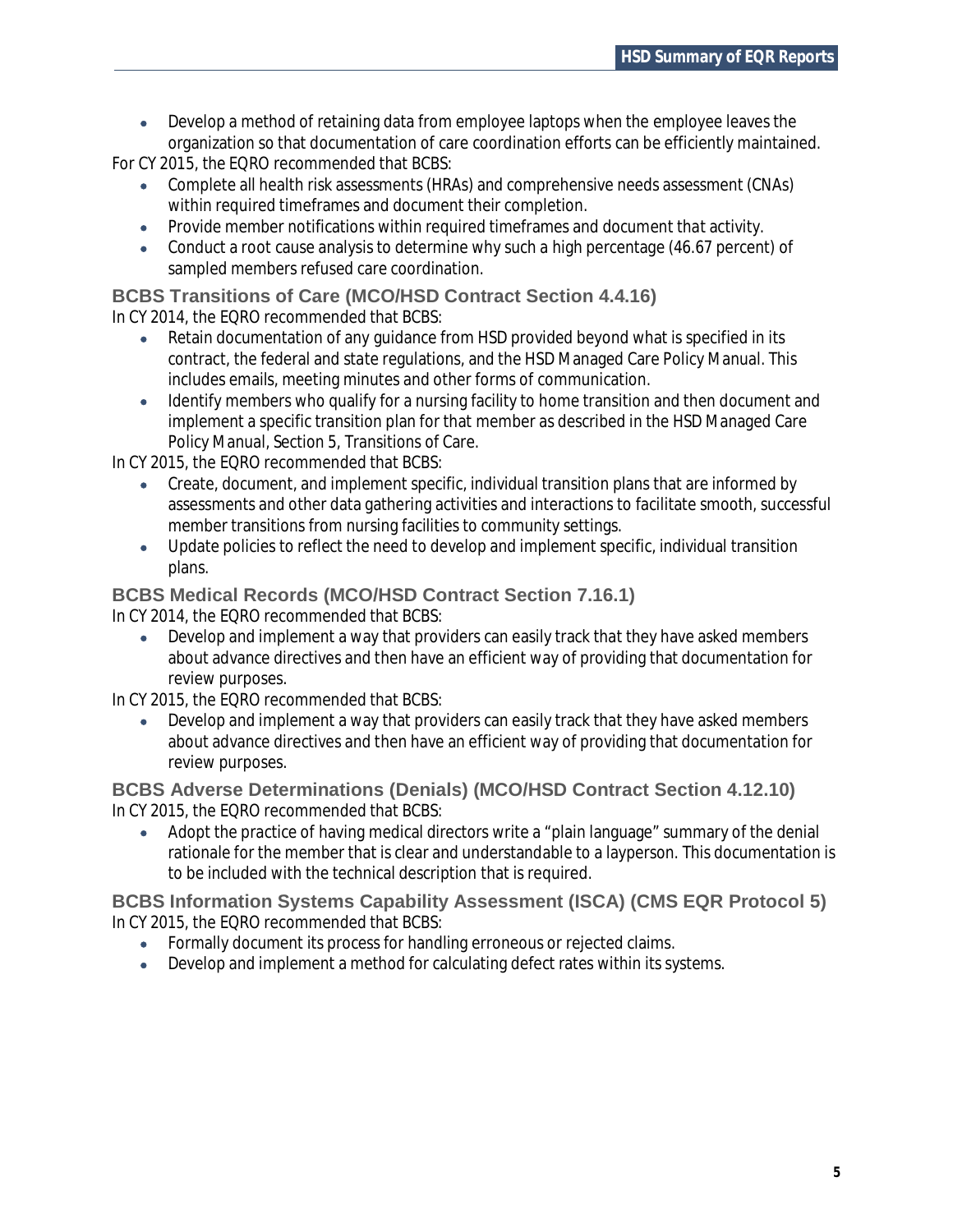# **Molina Healthcare of New Mexico**

**MHP Program Integrity (NMAC 8.308.22)** In CY 2014, the EQRO recommended that MHP:

- · Update its policies and procedures to include regular checks of the Social Security Administration's Death Master File and the National Plan and Provider Enumeration System for providers who are excluded from participation in the Medicaid program.
- · Update its policies and procedures for identifying and investigating suspected fraud cases to state that the policy does not infringe on the legal rights of persons involved and affords due process of law.
- Require primary business addresses and post office boxes on the Disclosure of Ownership and Control Interest form for providers and fiscal agents.
- · Update its policies and procedures to specify that the documentation of any significant business transactions between the provider and any subcontractor must cover the most recent five years.

In CY 2015, the EQRO recommended that MHP:

· Add the requisite language from 42 CFR 422.13 regarding not infringing on the legal rights of persons involved and affording due process of law in the course of conducting an investigation.

## **MHP Care Coordination (MCO/HSD Contract Section 4.4)**

In CY 2015, the EQRO recommended that MHP:

- · Document the timing of the HRAs and CNAs clearly and consistently and monitor them for completion.
- · Determine the best method for recording that the member and/or the member's representative participated in care plan development.

**MHP Transitions of Care (MCO/HSD Contract Section 4.4.16)** In CY 2014, the EQRO recommended that MHP:

- Retain documentation of any guidance from HSD provided beyond what is specified in its contract, the federal and state regulations, and the HSD Managed Care Policy Manual. This includes emails, meeting minutes and other forms of communication.
- · Identify members who qualify for a nursing facility to home transition and then document and implement a specific transition plan for that member as described in the HSD Managed Care Policy Manual, Section 5, Transitions of Care.

In CY 2015, the EQRO recommended that MHP:

· Institute corrective action to create, document, and implement specific, individual transition plans that are informed by assessments and other data gathering activities and interactions to facilitate smooth, successful member transitions from nursing facilities to home.

**MHP Medical Records (MCO/HSD Contract Section 7.16.1)** In CY 2014, the EQRO recommended that MHP:

· Develop and implement a way that providers can easily track that they have asked members about advance directives and then have an efficient way of providing that documentation for review purposes.

In CY 2015, the EQRO recommended that MHP:

· Develop and implement a way that providers can easily track that they have asked members about advance directives and then have an efficient way of providing that documentation for review purposes.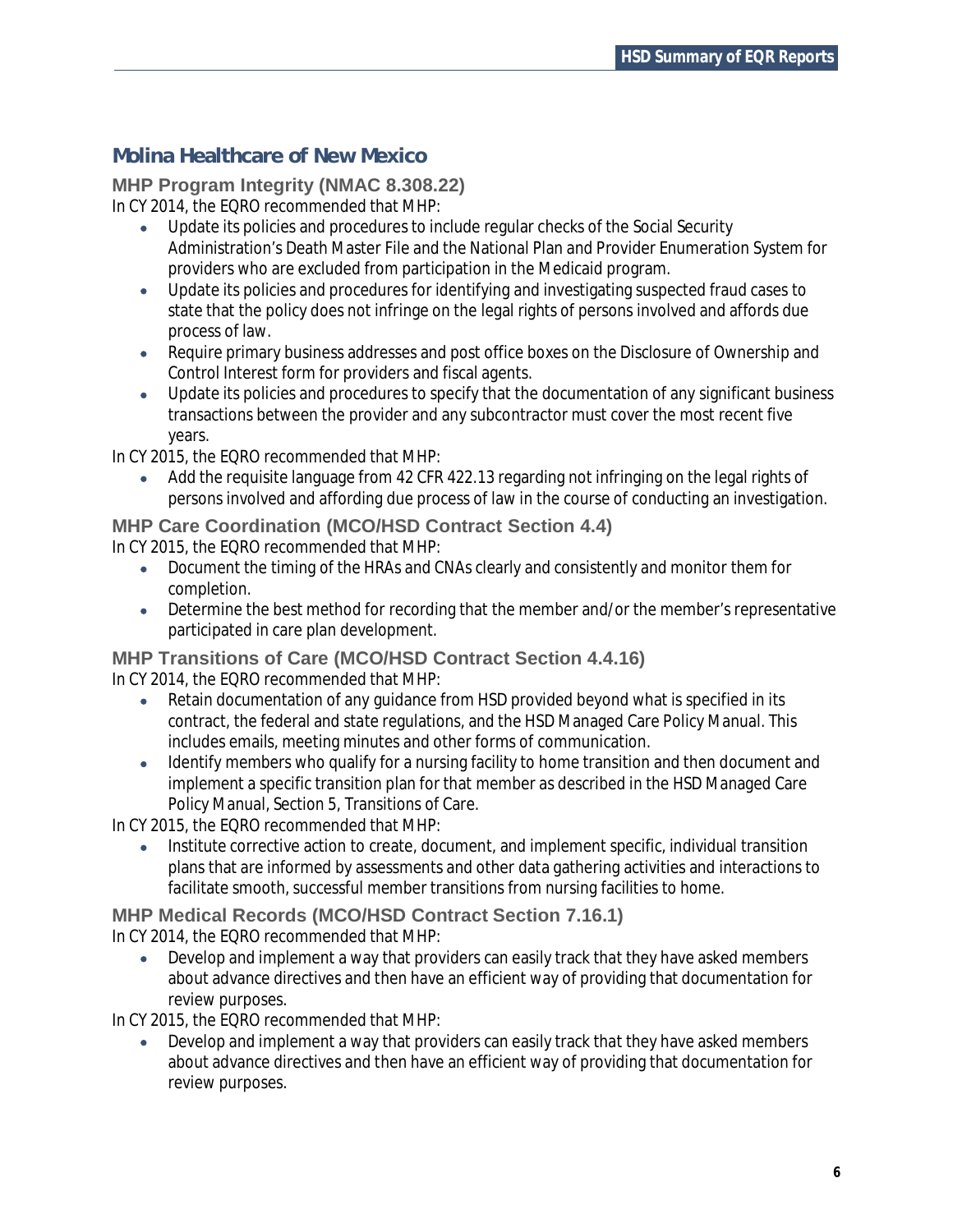**MHP Adverse Determinations (Denials) (MCO/HSD Contract Section 4.12.10)** In CY 2015, the EQRO recommended that MHP:

· Adopt the practice of having medical directors write a "plain language" summary of the denial rationale for the member that is clear and understandable to a layperson. This documentation is to be included with the technical description that is required.

# **Presbyterian Health Plan, Inc.**

**PHP Care Coordination (MCO/HSD Contract Section 4.4)** In CY 2015, the EQRO recommended that PHP:

- · Document the timing of the HRAs and CNAs clearly and consistently and monitor them for completion.
- · Add text to the phone script or other HRA-related member education material provided at the time of the HRA that informs the member that she or he has the right to request a higher level of care coordination. Additionally, appropriately document that this notification has occurred.
- · Update relevant policies and procedures to include a statement clearly defining how PHP will communicate to the member the care coordination unit contact Information and when to expect contact regarding scheduling a CNA.

# **PHP Transitions of Care (MCO/HSD Contract Section 4.4.16)**

In CY 2014, the EQRO recommended that PHP:

- Retain documentation of any quidance from HSD provided beyond what is specified in its contract, the federal and state regulations, and the HSD Managed Care Policy Manual. This includes emails, meeting minutes and other forms of communication.
- · Identify members who qualify for a nursing facility to home transition and then document and implement a specific transition plan for that member as described in the HSD Managed Care Policy Manual, Section 5, Transitions of Care.

In CY 2015, the EQRO recommended that PHP:

· Create, document, and implement specific, individual Transition Plans that are informed by assessments and other data gathering activities and interactions to facilitate smooth, successful member transitions from nursing facilities to community settings.

#### **PHP Medical Records (MCO/HSD Contract Section 7.16.1)** In CY 2014, the EQRO recommended that PHP:

· Develop and implement a way that providers can easily track that they have asked members about advance directives and then have an efficient way of providing that documentation for review purposes.

In CY 2015, the EQRO recommended that PHP:

Direct providers to develop and implement a process that can easily track that they have asked members about advance directives and then have an efficient way of providing that documentation for review purposes.

#### **PHP Approvals (MCO/HSD Contract Section 4.12.10)** In CY 2014, the EQRO recommended that PHP:

· Develop and implement a method of documenting the approved criteria (e.g. Milliman) and the clinical information used to approve provider requests (from providers outside of the PHS provider partners system) in each member's file beyond what is stated in the Member Handbook.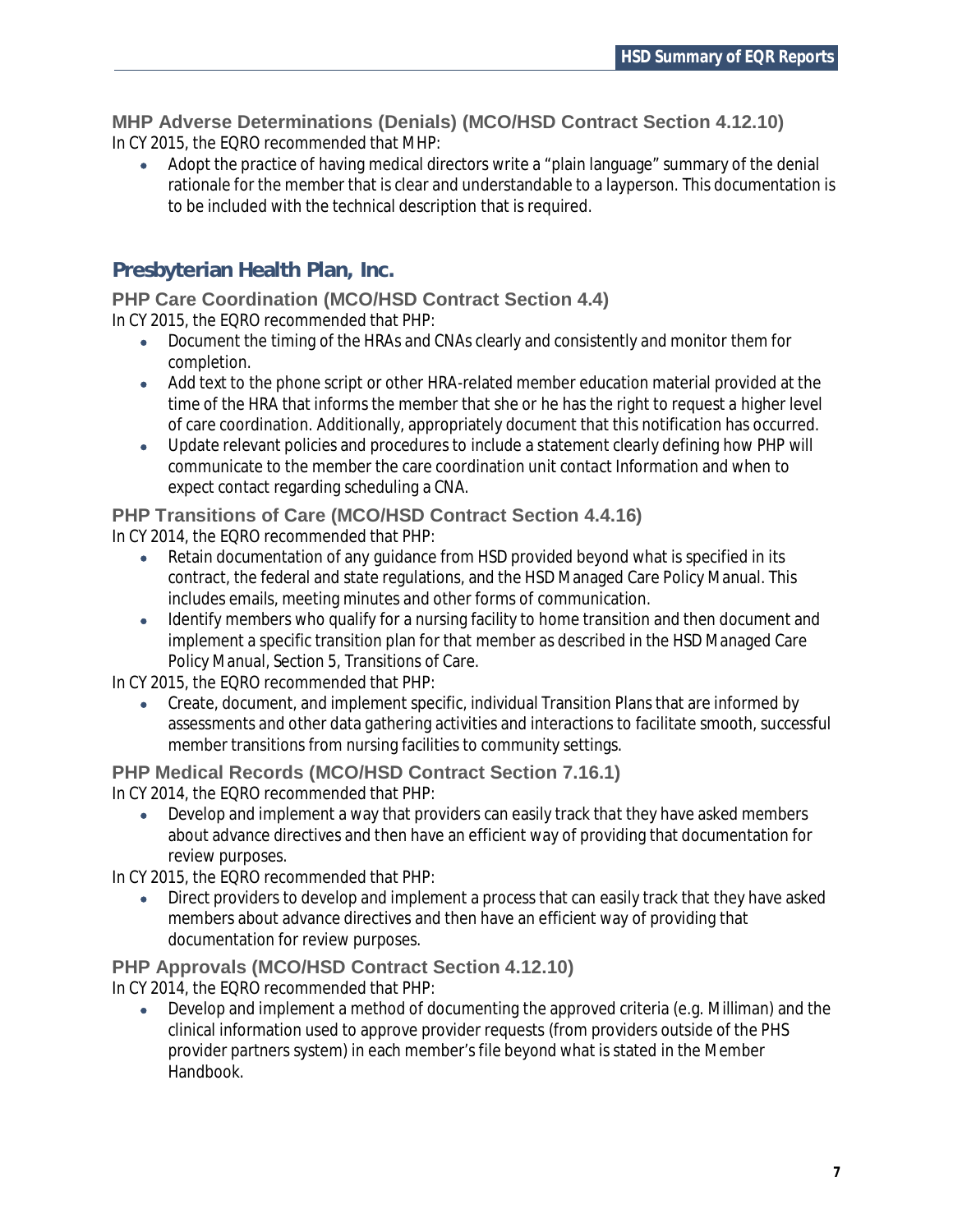· Improve internal processes to meet the timeliness requirements for making the prior authorization determination and communicating that information to the member and the requesting provider consistently.

**PHP Adverse Determinations (Denials) (MCO/HSD Contract Section 4.12.10)** In CY 2014, the EQRO recommended that PHP:

- · Document that PHP informed the requester of the qualifications of the staff member at the health plan who made the determination and advised the requester that the staff member is available by phone for consultation.
- Develop and implement a method of documenting the criteria used to make the determination, including a citation of the regulation used beyond what is stated in the Member Handbook.

In CY 2015, the EQRO recommended that PHP:

- · Adopt the practice of having medical directors write a "plain language" summary of the denial rationale for the member that is clear and understandable to a layperson. This documentation is to be included with the technical description that is required.
- · Have medical directors review administrative adverse determinations (denials) as required by the contract. If this is being conducted already, discuss ways to provide documentation of this activity for review.

**PHP PCP and Pharmacy Lock-Ins (MCO/HSD Contract Section 4.22.2-3)** In CY 2014, the EQRO recommended that PHP:

Establish and maintain contact with all members who have a Pharmacy Lock-In in place. Members also need to be educated as to what behavior is necessary for release from the lock-in.

#### **United Healthcare of New Mexico, Inc.**

**UHC Enrollment/Disenrollment (MCO/HSD Contract Section 4.2-4.3)** In CY 2015, the EQRO recommended that UHC:

- · Update the related policies to include contract required language:
	- *The [MCO] shall not request disenrollment because of a change in the member's health status, or because of the member's utilization of medical services, diminished mental capacity, or uncooperative or disruptive behavior resulting from his or her special needs except when his or her continued enrollment in the MCO seriously impairs the MCO's ability to furnish services to either this particular member or other members. (HSD/MCO Contract 4.3.1)*

**UHC Program Integrity (NMAC 8.308.22)**

In CY 2014, the EQRO recommended that UHC:

· Update its policies and procedures for identifying and investigating suspected fraud cases to state that the policy does not infringe on the legal rights of persons involved and affords due process of law.

In CY 2015, the EQRO recommended that UHC:

Update its policies and procedures for identifying and investigating suspected fraud cases to state that the policy does not infringe on the legal rights of persons involved and affords due process of law.

**UHC Care Coordination (MCO/HSD Contract Section 4.4)** In CY 2015, the EQRO recommended that UHC: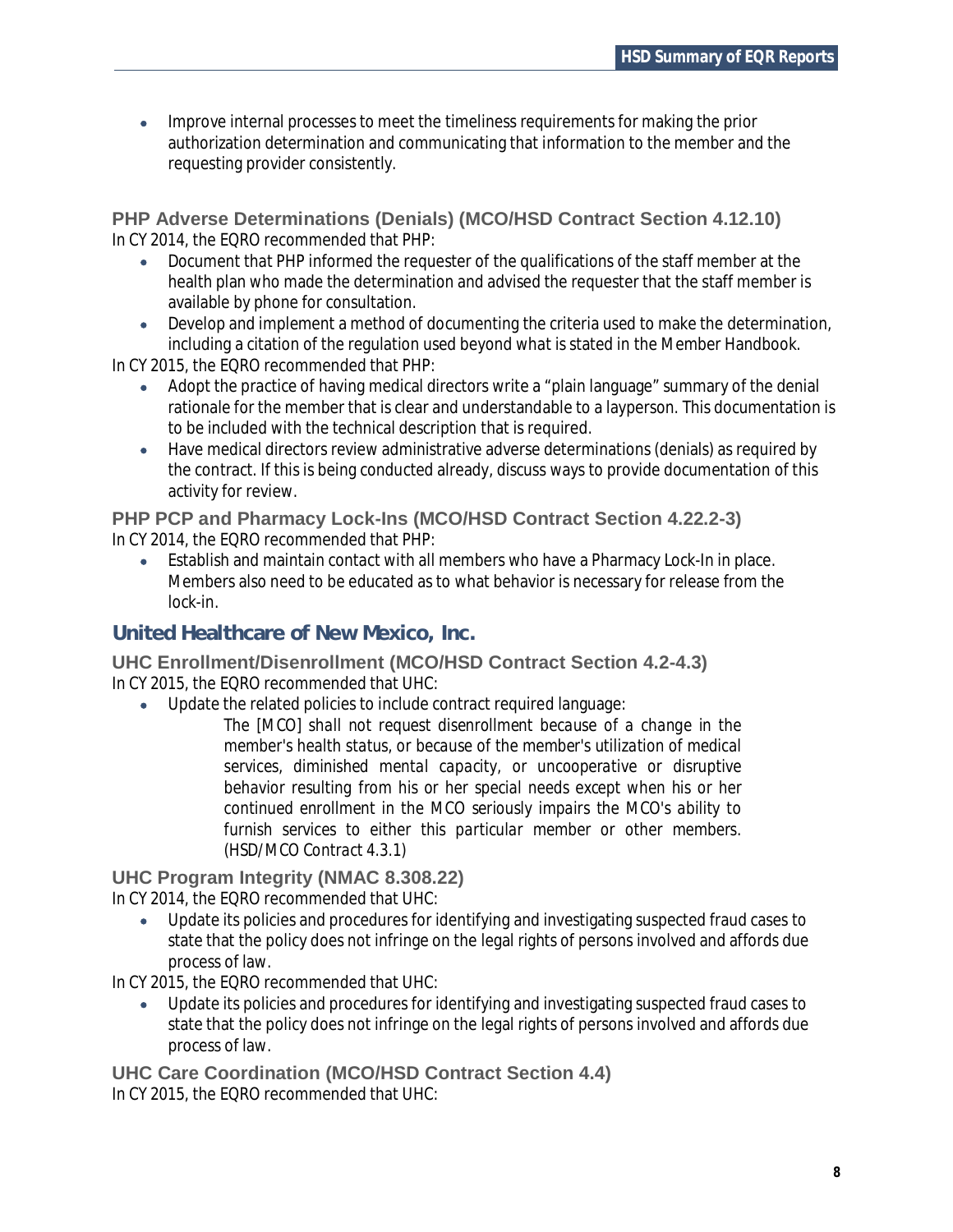· Update its policies and procedures for care coordination to reflect how the member will be informed of the timeframe expectations for the CNA completion.

**UHC Transitions of Care (MCO/HSD Contract Section 4.4.16)** In CY 2014, the EQRO recommended that UHC:

- · Retain documentation of any guidance from HSD provided beyond what is specified in its contract, the federal and state regulations, and the HSD Managed Care Policy Manual. This includes emails, meeting minutes and other forms of communication.
- · Identify members who qualify for a nursing facility to home transition and then document and implement a specific transition plan for that member as described in the HSD Managed Care Policy Manual Section 5 Transitions of Care.

In CY 2015, the EQRO recommended that UHC:

Develop and implement a consistent way of documenting Transition Plans for members that is retained in one place to facilitate care coordinator management of the transition process and follow-up.

**UHC Grievances and Appeals (MCO/HSD Contract Section 4.16)**

In CY 2015, for member appeals, the EQRO recommended that UHC:

Provide a process whereby members can present evidence in support of their appeal in person. In CY 2015, for provider appeals, the EQRO recommended that UHC:

· Provide a letter to the provider of the findings and conclusions in every provider appeal, whether or not it is resolved in the provider's favor.

**UHC Medical Records (MCO/HSD Contract Section 7.16.1)** In CY 2014, the EQRO recommended that UHC:

· Develop and implement a way that providers can easily track that they have asked members about advance directives and then have an efficient way of providing that documentation for review purposes.

In CY 2015, the EQRO recommended that UHC:

Direct providers to develop and implement a process that can easily track that they have asked members about advance directives and then have an efficient way of providing that documentation for review purposes.

**UHC PCP and Pharmacy Lock-In (MCO/HSD Contract Section 4.22.2-3)** In CY 2014, the EQRO recommended that UHC:

· Implement policies and procedures to identify, monitor and communicate with members requiring a PCP or Pharmacy Lock-In.

**UHC Adverse Determinations (Denials) (MCO/HSD Contract Section 4.12.10)** In CY 2015, the EQRO recommended that UHC:

- · Work with its dental vendors to update the dental service denial letters to more closely mirror those issued by UHC.
- · Adopt the practice of having medical directors write a "plain language" summary of the denial rationale for the member that is clear and understandable to a layperson. This documentation is to be included with the technical description that is required in the denial.

#### **UHC ISCA (CMS EQRO Protocol 5)**

In CY 2015, an ISCA was conducted and the EQRO recommended that UHC:

- · Include the timeliness requirements in its policy regarding adjudication of pended claims.
- · Develop a policy or procedure that describes how claims are tracked when they are sent for manual review and that they are processed timely.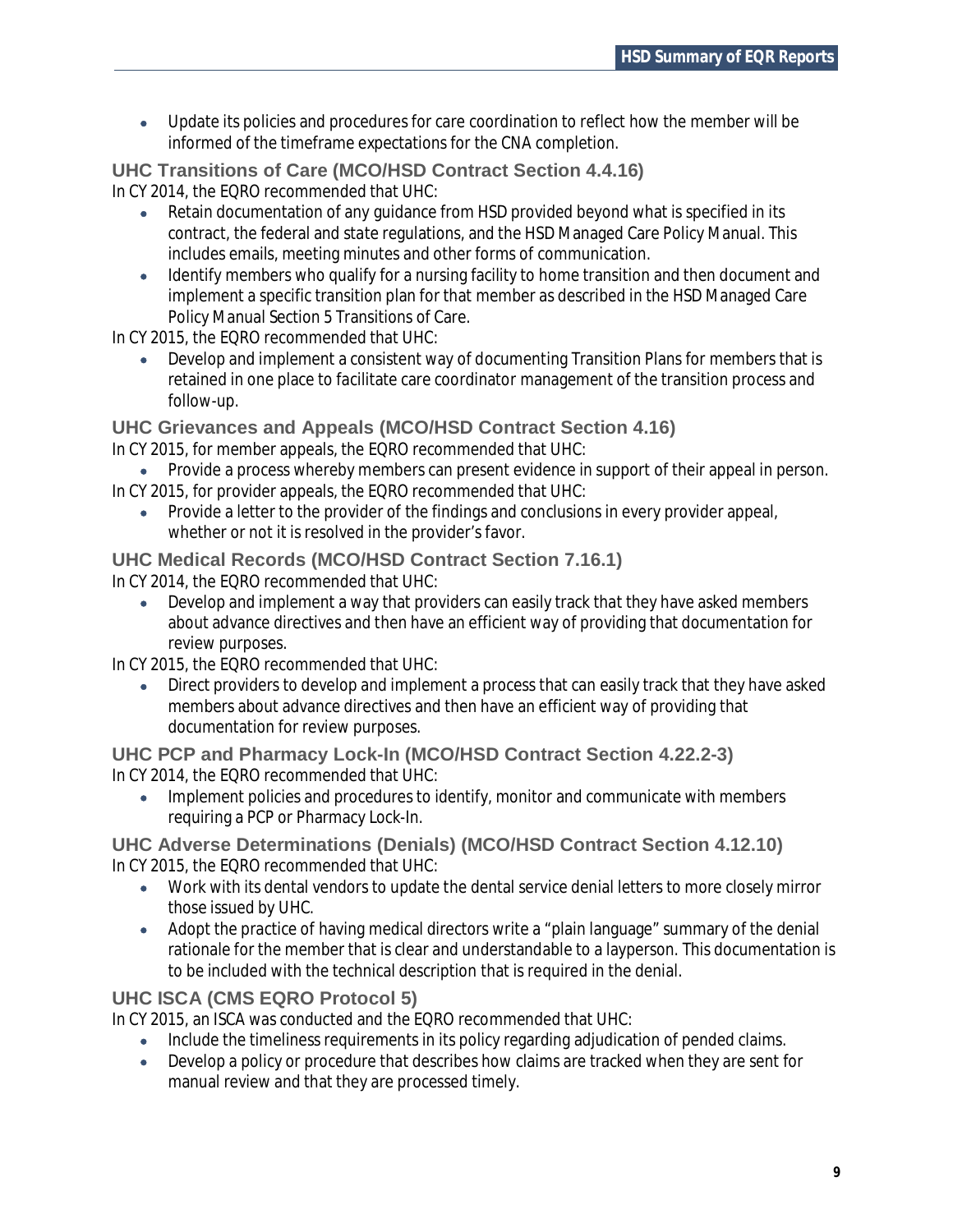- · Develop and provide evidence of its processes for oversight and auditing of vendors that submit data used to report performance measures.
- · Add material to its training program for federal and state reporting that addresses how coding affects the data management process.

# **1.4. HSD Monitoring Activities**

- · HSD evaluated MCO care coordination records to identify and address any areas of concern during the first six months of Centennial Care in July 2014. The universal finding was the need for additional care coordination training to meet contractual obligations. HSD attended all of the care coordination trainings performed by the MCOs and determined accuracy of trainings.
- · In December 2014, HSD reviewed the MCO care coordination records to evaluate the efficacy of the MCOs' additional care coordination training. The evaluation identified specific areas for each MCO to address and improve care coordination activities. MCOs were directed to respond to action plans developed by HSD to address the findings. HSD reviewed the interventions and activities performed by the MCOs and provided feedback and/or technical assistance as necessary. The action plans were closed upon completion of activities.
- · In November 2015, HSD reviewed the MCO care coordination records from CY 2015 to evaluate the second year of care coordination in Centennial Care. HSD again developed action plans for care coordination documentation and other care coordination activities in need of improvement.
- · HSD developed care coordination training specific to documentation requirements and conducted a training for all of the MCOs in June 2016.
- · Throughout 2016 and 2017, MCOs continued to provide interventions and actions to improve care coordination activities in their action plans. The MCOs performed internal auditing of their action items and provided qualitative and quantitative data for HSD's review on a quarterly basis.
- · HSD continued to meet with MCOs and provide feedback to action plans. In October 2017, HSD began the process to close MCO action plans that had shown positive internal audit results. HSD will perform audits on the MCO care coordination records to ensure the closed action plans continue to show improved care coordination activities.
- · HSD monitors care coordination contractual obligations through monthly MCO reporting of care coordination activities, including assessments performed and required member visits.
- In August 2015, HSD researched the top 10 members at each MCO with high emergency room (ER) utilization and met with the MCOs' key care coordination personnel to establish a framework for increasing care coordination efforts with the identified top 10 high ER utilizers. The MCOs reported monthly on their activities with the high ER utilizers, showing their progress with member engagement and reduction in ER utilization.
- · In April 2016, HSD added 25 more members with high ER utilization. The MCOs continue to report on proven interventions to provide adequate care coordination with their top 35 high ER utilizers.
- Beginning in 2016, HSD conducted ride-alongs with the care coordinators to monitor accurate and consistent implementation of the CNA. Recommendations were provided to each MCO.
- · HSD conducts a qualitative and quantitative analysis of the MCOs' Grievances and Appeals report submitted monthly by the MCOs to observe for trends and the need for corrective action.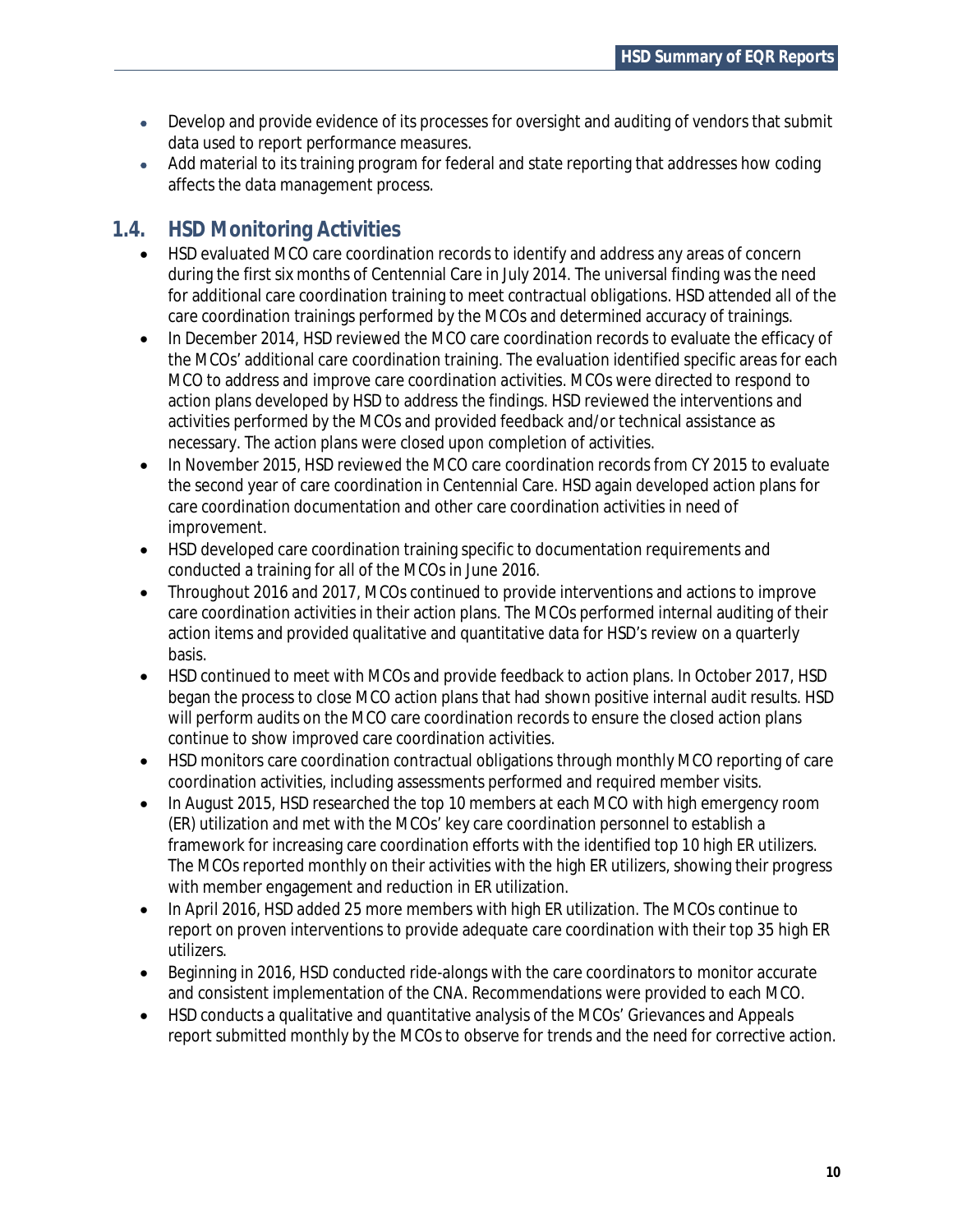# **2.0 Performance Measurement Program/Performance Improvement Projects CY 2014 and CY 2015**

# **2.1. Performance Measurement Program (PMP) and Performance Improvement Projects (PIPs) Executive Summary**

During the annual PMP and PIP review projects, the MCOs were assessed for compliance with federal and state regulations. This report contains data gathered during CY 2014and CY 2015, which were the first and second years of Centennial Care.

Both assessments were conducted according to CMS EQR Protocols 2 and 3; included an evaluation of each MCO's policies, procedures and other documentation; and included an examination of medical records and case files. HSD determined the topics for assessment and approved the assessment methodology. The original, approved versions of these reports are available on the HSD website. The EQRO rated each MCOs' quality improvement program as fully compliant with Centennial Care contractual and regulatory requirements. The EQRO validated the accuracy and reliability of the PMs and PIPs reported to HSD by each MCO.

In CY 2014, HSD directed the MCOs to submit four (4) PIPs: one (1) on Long-Term Care Services; one (1) on services to children; one (1) on Behavioral Health; and one (1) on Women's Health.

For CY 2014 and CY 2015 HSD directed the EQRO review and score the MCO submitted PIPs for Long-Term Services and Supports (LTSS) and Services to Children.

For the purposes of reporting, PIP #1 is the Services to Children measure and PIP #2 is the LTSS measure. Since the MCOs can select their own PIPs, submissions varied by MCO; therefore, the scores for CY 2014 may differ than those for CY 2015. For example, in CY 2014, MHP submitted a PIP for dental health for children, whereas in CY 2015, MHP submitted a PIP for diabetes prevention in youth. For this reason, the scores are reported separately.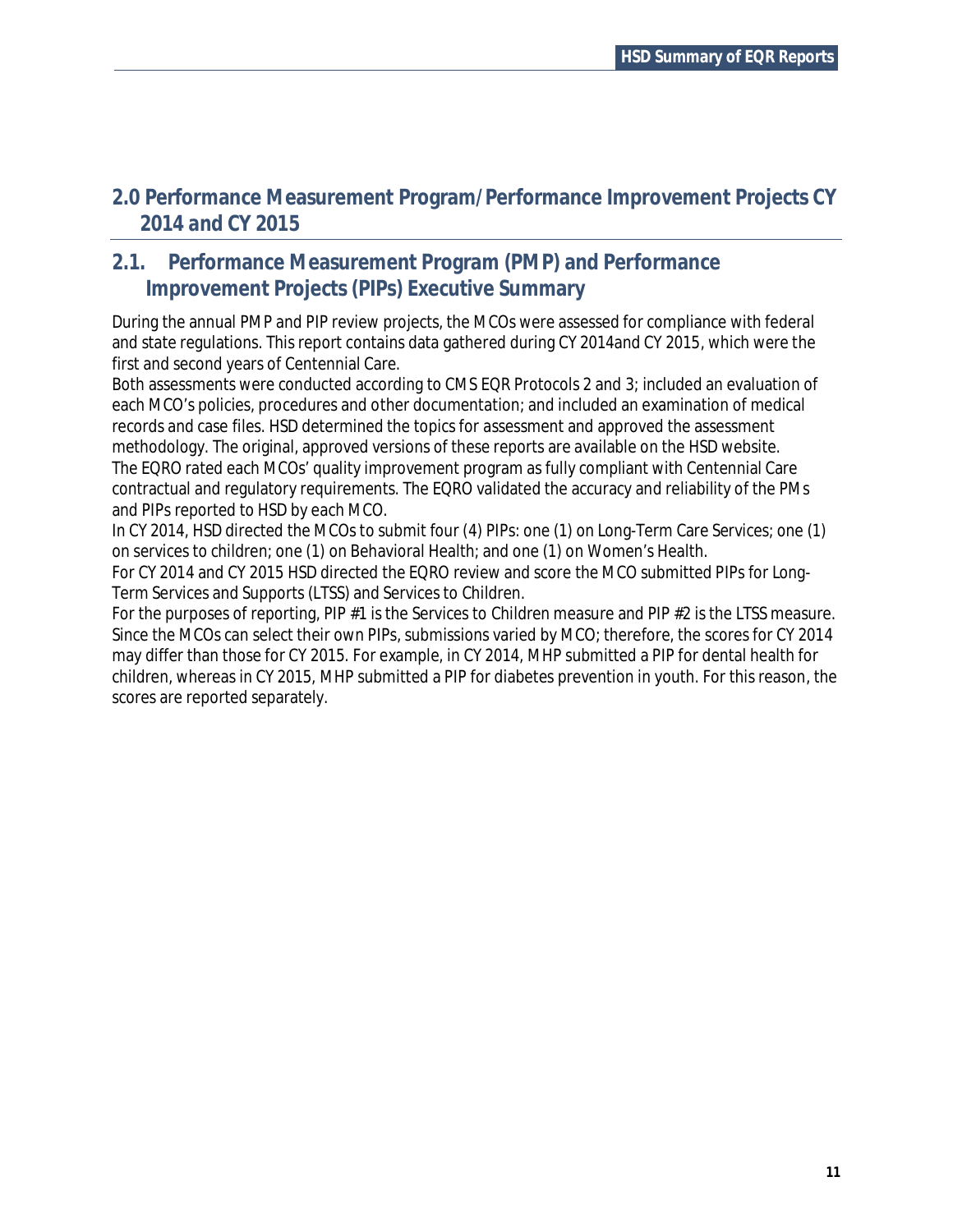| Table 3: PMP and PIPs Scores and Compliance Levels for CY 2014 |                  |                                   |                                                              |  |                     |              |                     |  |  |
|----------------------------------------------------------------|------------------|-----------------------------------|--------------------------------------------------------------|--|---------------------|--------------|---------------------|--|--|
| <b>MCO</b>                                                     | <b>PMP Score</b> | <b>PMP</b><br>Compliance          | PIP #1 Score                                                 |  | PIP#1<br>Compliance | PIP #2 Score | PIP#2<br>Compliance |  |  |
| <b>BCBS</b>                                                    | 100.00%          | Full                              | 100.00%                                                      |  | Full                | 100.00%      | Full                |  |  |
| <b>MHP</b>                                                     | 100.00%          | Full                              | 100.00%                                                      |  | Full                | 100.00%      | Full                |  |  |
| <b>PHP</b>                                                     | 100.00%          | Full                              | 100.00%                                                      |  | Full                | 100.00%      | Full                |  |  |
| <b>UHC</b>                                                     | 100.00%          | Full                              | 100.00%                                                      |  | Full                | 96.84%       | Full                |  |  |
| Compliance Levels By Defined Score Range                       |                  |                                   |                                                              |  |                     |              |                     |  |  |
| Full Compliance:<br>Score 90% - 100%                           |                  | Moderate Compliance:<br>80% - 89% | Minimal Compliance:<br>Non-compliance:<br>50% - 79%<br>< 50% |  |                     |              |                     |  |  |

Table 3 shows the overall PMP and PIP results for each MCO for CY 2014.

Table 4 shows the scores for the PMP and PIP review for CY 2015.

| Table 4: PMP and PIPs Scores and Compliance Levels for CY 2015 |                                                                                                                                     |                          |             |  |                     |              |                     |  |  |
|----------------------------------------------------------------|-------------------------------------------------------------------------------------------------------------------------------------|--------------------------|-------------|--|---------------------|--------------|---------------------|--|--|
| <b>MCO</b>                                                     | <b>PMP</b> Score                                                                                                                    | <b>PMP</b><br>Compliance | PIP#1 Score |  | PIP#1<br>Compliance | PIP #2 Score | PIP#2<br>Compliance |  |  |
| <b>BCBS</b>                                                    | 100.00%                                                                                                                             | Full                     | 100.00%     |  | Full                | 100.00%      | Full                |  |  |
| <b>MHP</b>                                                     | 100.00%                                                                                                                             | Full                     | 61.25%      |  | Minimal             | 100.00%      | Full                |  |  |
| <b>PHP</b>                                                     | 100.00%                                                                                                                             | Full                     | 100.00%     |  | Full                | 100.00%      | Full                |  |  |
| <b>UHC</b>                                                     | 100.00%                                                                                                                             | Full                     | 100.00%     |  | Full                | 100.00%      | Full                |  |  |
| Compliance Levels By Defined Score Range                       |                                                                                                                                     |                          |             |  |                     |              |                     |  |  |
|                                                                | Full Compliance:<br>Minimal Compliance:<br>Moderate Compliance:<br>Non-compliance:<br>90% - 100%<br>80% - 89%<br>50% - 79%<br>< 50% |                          |             |  |                     |              |                     |  |  |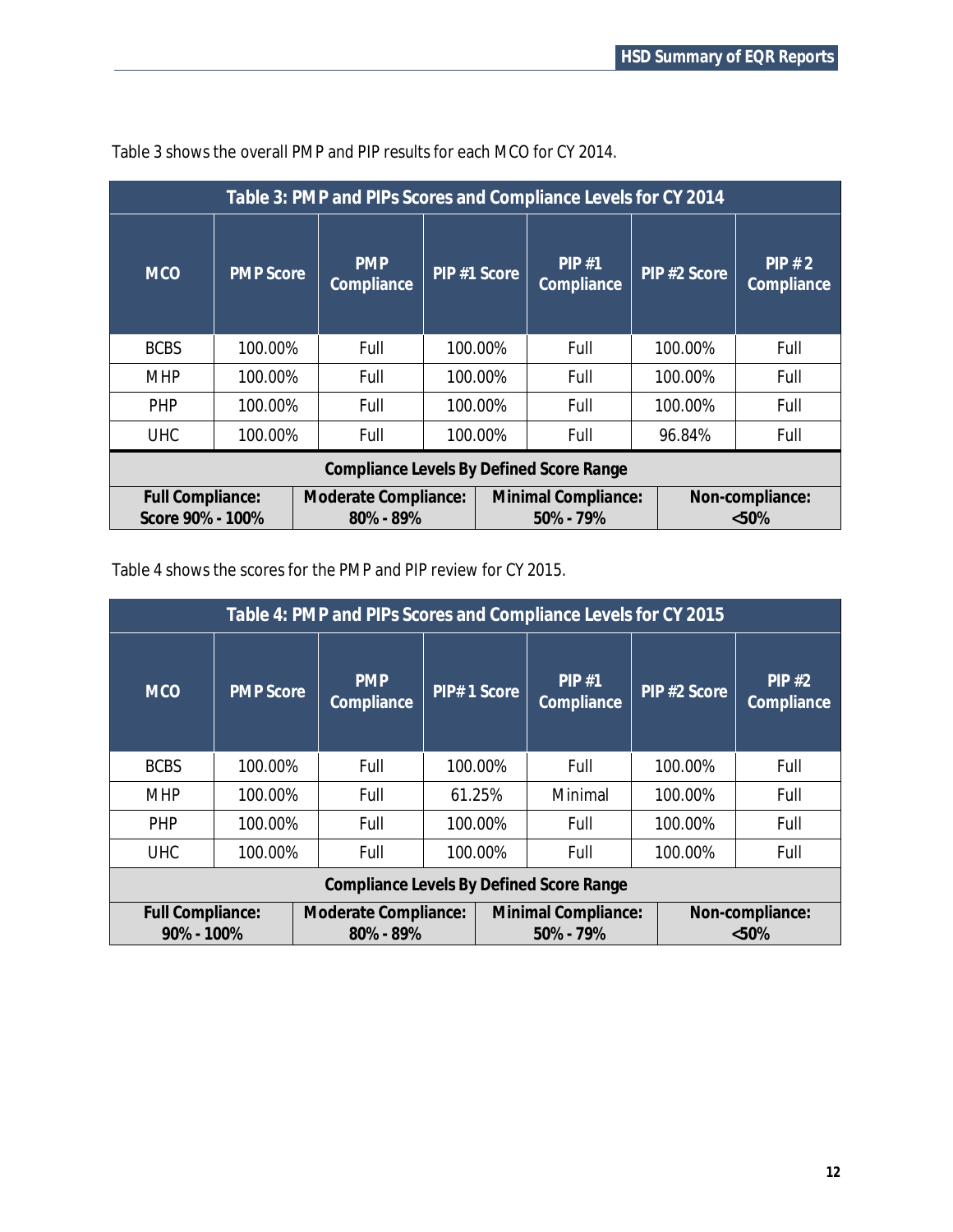#### **PM Rates**

Table 5 lists BCBS's Healthcare Effectiveness Data and Information Set (HEDIS®<sup>3</sup>) certified PM rates reported to HSD for the eight contract-required PMs for CY 2014 and CY 2015. A PM rate represents the percentage of eligible members who received a specific treatment or service during the review period. Note: **Bolded text** indicates the best PM rates reported in New Mexico among the four contracted MCOs for the respective years.

|                                                           | Table 5: BCBS PM Rates and Historical Comparisons |                           |                                                                     |                                        |                                                                                         |  |  |  |
|-----------------------------------------------------------|---------------------------------------------------|---------------------------|---------------------------------------------------------------------|----------------------------------------|-----------------------------------------------------------------------------------------|--|--|--|
| <b>BCBS PMS</b>                                           | CY 2014<br><b>PM Rate</b>                         | CY 2015<br><b>PM Rate</b> | <b>Difference</b><br><b>Between CY</b><br>2015 and CY<br>2014 Rates | CY 2015<br><b>Region VI</b><br>Average | <b>Difference</b><br><b>Between CY</b><br>2015 Rate and<br>Region<br><b>VI Averages</b> |  |  |  |
| Annual dental visit                                       |                                                   |                           |                                                                     |                                        |                                                                                         |  |  |  |
| <b>Ages 2-21</b>                                          | 57.46%                                            | 59.63%                    | 2.17                                                                | 60.65%                                 | $-1.02$                                                                                 |  |  |  |
| Medication management for people with asthma <sup>4</sup> |                                                   |                           |                                                                     |                                        |                                                                                         |  |  |  |
| Medication compliance 50%                                 | N/A                                               | 51.09%                    | N/A                                                                 | N/A                                    | N/A                                                                                     |  |  |  |
| Controlling high blood pressure                           |                                                   |                           |                                                                     |                                        |                                                                                         |  |  |  |
| Ages 18-85                                                | 51.66%                                            | 56.99%                    | 5.33                                                                | 43.53%                                 | $+13.46$                                                                                |  |  |  |
| Comprehensive diabetes care                               |                                                   |                           |                                                                     |                                        |                                                                                         |  |  |  |
| Eye Exam                                                  | 54.23%                                            | 47.76%                    | $-6.47$                                                             | 44.99%                                 | $+2.77$                                                                                 |  |  |  |
| <b>HbA1c Testing</b>                                      | 83.42%                                            | 80.43%                    | $-2.99$                                                             | 83.25%                                 | $-2.82$                                                                                 |  |  |  |
| Nephropathy                                               | 78.61%                                            | 85.07%                    | 6.46                                                                | 90.26%                                 | $-5.19$                                                                                 |  |  |  |
| Poor HbA1c Control<br>*(lower is better)                  | 47.26%                                            | 52.90%                    | 5.64                                                                | 59.90%                                 | $-7.00*$                                                                                |  |  |  |
| Prenatal and postpartum care                              |                                                   |                           |                                                                     |                                        |                                                                                         |  |  |  |
| Prenatal care (timeliness)                                | 73.08%                                            | 72.61%                    | $-0.47$                                                             | 81.64%                                 | $-9.03$                                                                                 |  |  |  |
| Postpartum visit (frequency)                              | 54.52%                                            | 57.91%                    | 3.39                                                                | 59.84%                                 | $-1.93$                                                                                 |  |  |  |
| Frequency of ongoing prenatal care                        |                                                   |                           |                                                                     |                                        |                                                                                         |  |  |  |
| Completed more than 80%<br>of expected visits             | 55.20%                                            | 50.56%                    | $-4.64$                                                             | 60.65%                                 | $-10.09$                                                                                |  |  |  |
| Antidepressant medication management                      |                                                   |                           |                                                                     |                                        |                                                                                         |  |  |  |
| Acute treatment                                           | 59.97%                                            | 54.80%                    | $-5.17$                                                             | 54.58%                                 | $+0.22$                                                                                 |  |  |  |
| <b>Continuation treatment</b>                             | 47.77%                                            | 39.40%                    | $-8.37$                                                             | 39.58%                                 | $-0.18$                                                                                 |  |  |  |
| Follow-up After Hospitalization for Mental Illness        |                                                   |                           |                                                                     |                                        |                                                                                         |  |  |  |
| 7-days after discharge                                    | 39.00%                                            | 34.27%                    | $-4.73$                                                             | 40.79%                                 | $-6.52$                                                                                 |  |  |  |

 $^3$  HEDIS® is a registered trademark of the National Committee for Quality Assurance (NCQA).

<sup>4</sup> This rate was not required in 2014. It replaces the NCQA retired measure, "Use of Appropriate Medications for people with asthma."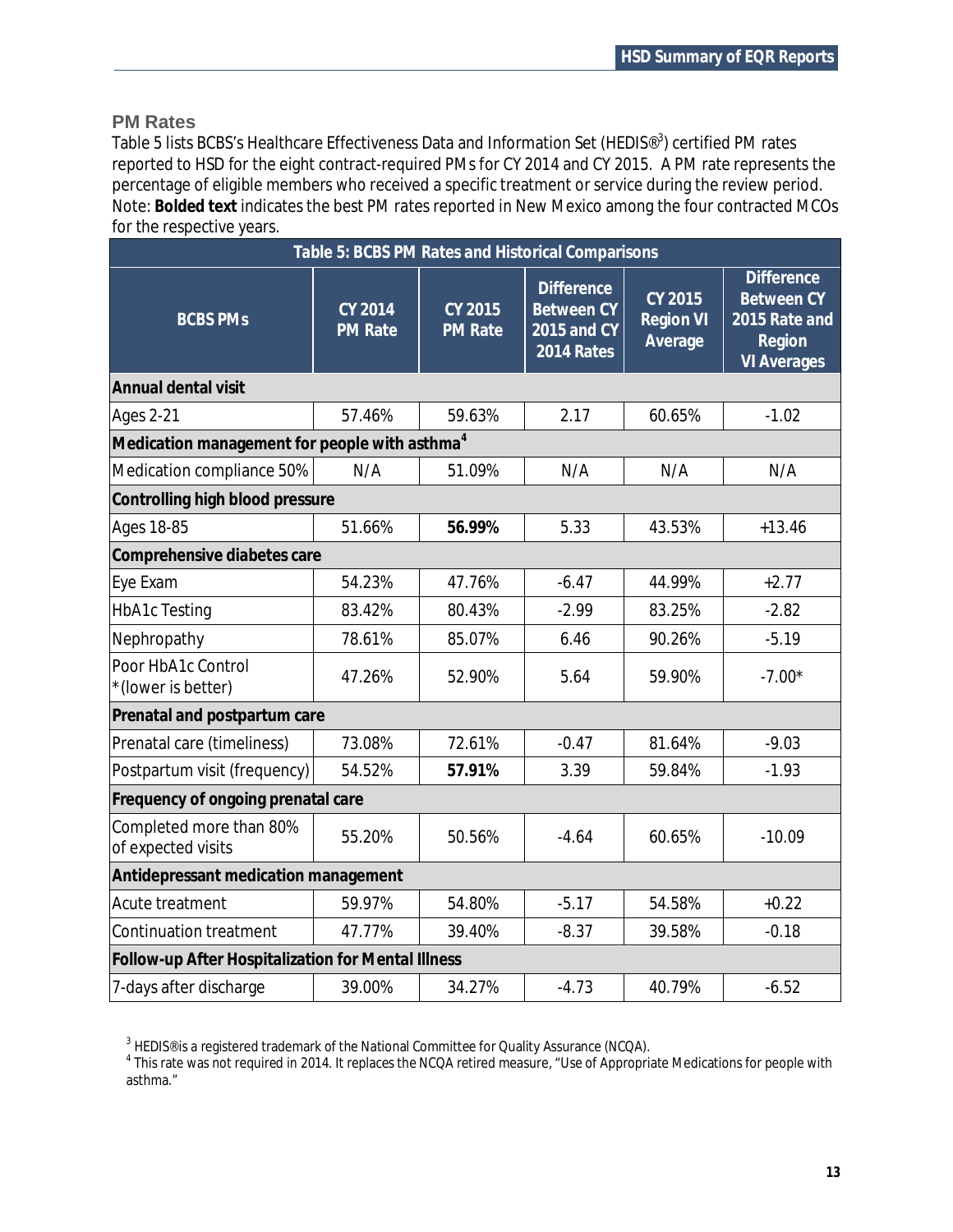| $30 - c$<br>after discharge<br>davs | 9% | $0\%$<br>. . | റ<br>ບ.ບ | $\overline{\phantom{a}}$<br>46Y | - 1<br>u.ju |
|-------------------------------------|----|--------------|----------|---------------------------------|-------------|
|                                     |    |              |          |                                 |             |

Table 6 lists MHP's HEDIS certified performance measurement rates reported to HSD for the eight contract-required PMs for CY 2014 and CY 2015. A performance measurement rate represents the percentage of eligible members who received a specific treatment or service during the review period. Note: **Bolded** text indicates the best performance measurement rates reported in New Mexico among the four contracted MCOs for the respective years.

| Table 6: MHP PM Rates and Historical Comparisons          |                                  |                           |                                                                     |                                        |                                                                                         |  |  |  |
|-----------------------------------------------------------|----------------------------------|---------------------------|---------------------------------------------------------------------|----------------------------------------|-----------------------------------------------------------------------------------------|--|--|--|
| <b>MHP PMs</b>                                            | <b>CY 2014</b><br><b>PM Rate</b> | CY 2015<br><b>PM</b> Rate | <b>Difference</b><br><b>Between CY</b><br>2015 and CY<br>2014 Rates | CY 2015<br><b>Region VI</b><br>Average | <b>Difference</b><br><b>Between CY</b><br>2015 Rate and<br>Region<br><b>VI Averages</b> |  |  |  |
| Annual dental visit                                       |                                  |                           |                                                                     |                                        |                                                                                         |  |  |  |
| <b>Ages 2-21</b>                                          | 62.75%                           | 70.07%                    | 7.32                                                                | 60.65%                                 | $+9.42$                                                                                 |  |  |  |
| Medication management for people with asthma <sup>5</sup> |                                  |                           |                                                                     |                                        |                                                                                         |  |  |  |
| Medication compliance 50%                                 | N/A                              | 49.38%                    | N/A                                                                 | N/A                                    | N/A                                                                                     |  |  |  |
| Controlling high blood pressure                           |                                  |                           |                                                                     |                                        |                                                                                         |  |  |  |
| <b>Ages 18-85</b>                                         | 49.88%                           | 51.38%                    | 1.50                                                                | 43.53%                                 | $+7.85$                                                                                 |  |  |  |
| Comprehensive diabetes care                               |                                  |                           |                                                                     |                                        |                                                                                         |  |  |  |
| Eye exam                                                  | 56.51%                           | 54.53%                    | $-1.98$                                                             | 44.99%                                 | $+9.54$                                                                                 |  |  |  |
| HbA1c testing                                             | 85.65%                           | 88.08%                    | 2.43                                                                | 83.25%                                 | $+4.83$                                                                                 |  |  |  |
| Nephropathy                                               | 74.83%                           | 88.08%                    | 13.25                                                               | 90.26%                                 | $-2.18$                                                                                 |  |  |  |
| Poor HbA1c control<br>*(lower is better)                  | 49.89%                           | 45.03%                    | $-4.86$                                                             | 59.9%                                  | $-14.87*$                                                                               |  |  |  |
| Prenatal and postpartum care                              |                                  |                           |                                                                     |                                        |                                                                                         |  |  |  |
| Prenatal care (timeliness)                                | 76.80%                           | 75.97%                    | $-0.83$                                                             | 81.64%                                 | $-5.67$                                                                                 |  |  |  |
| Postpartum visit (frequency)                              | 54.50%                           | 51.49%                    | $-3.01$                                                             | 59.84%                                 | $-8.35$                                                                                 |  |  |  |
| Frequency of ongoing prenatal care                        |                                  |                           |                                                                     |                                        |                                                                                         |  |  |  |
| Completed more than 80%<br>of expected visits             | 61.04%                           | 55.38%                    | $-5.66$                                                             | 60.65%                                 | $-5.27$                                                                                 |  |  |  |
| Antidepressant medication management                      |                                  |                           |                                                                     |                                        |                                                                                         |  |  |  |
| Acute treatment                                           | 53.50%                           | 49.55%                    | $-3.95$                                                             | 54.58%                                 | $-5.03$                                                                                 |  |  |  |
| <b>Continuation treatment</b>                             | 38.63%                           | 34.67%                    | $-3.96$                                                             | 39.58%                                 | $-4.91$                                                                                 |  |  |  |
| Follow-up after hospitalization for mental illness        |                                  |                           |                                                                     |                                        |                                                                                         |  |  |  |
| 7-days after discharge                                    | 41.80%                           | 34.64%                    | $-7.16$                                                             | 40.79%                                 | $-6.15$                                                                                 |  |  |  |

 $^5$  This rate was not required in 2014. It replaces the NCQA retired measure, "Use of Appropriate Medications for people with asthma."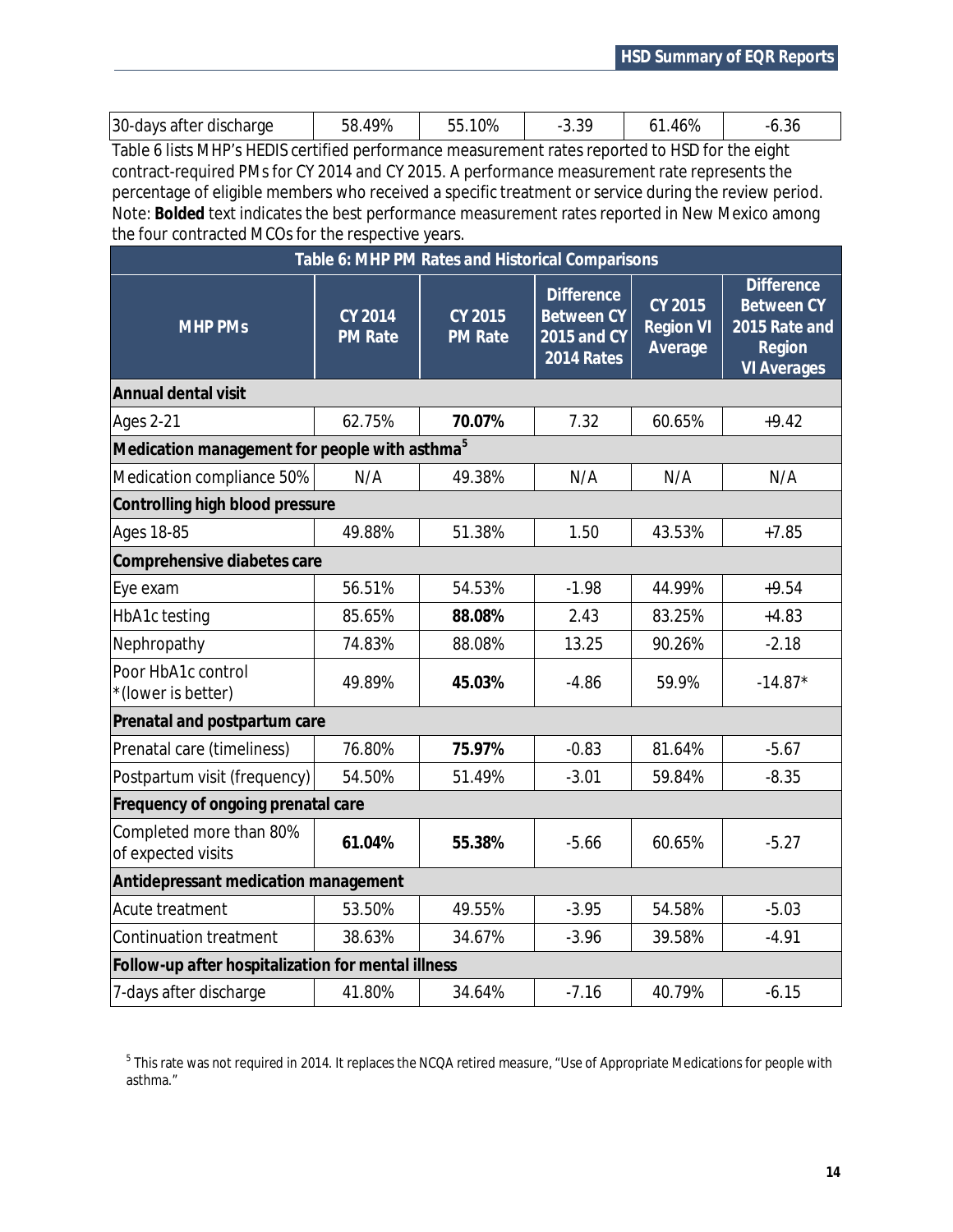| 30-days<br>after discharge ; | 0U0<br>64<br>.OU 70 | ' ⁄ე%<br>nu | (14) | $\sim$ 0/ |  |
|------------------------------|---------------------|-------------|------|-----------|--|

Table 7 lists PHP's HEDIS certified performance measurement rates reported to HSD for the eight contract-required PMs for CY 2014 and CY 2015. A performance measurement rate represents the percentage of eligible members who received a specific treatment or service during the review period. Note: **Bolded** text indicates the best performance measurement rates reported in New Mexico among the four contracted MCOs for the respective years.

| Table 7: PHP PM Rates and Historical Comparison           |                                                      |                                               |                                                                     |                                        |                                                                                         |  |  |
|-----------------------------------------------------------|------------------------------------------------------|-----------------------------------------------|---------------------------------------------------------------------|----------------------------------------|-----------------------------------------------------------------------------------------|--|--|
| <b>PHP PMS</b>                                            | CY 2014<br>Performance<br><b>Measurement</b><br>Rate | CY 2015<br>Performance<br>Measurement<br>Rate | <b>Difference</b><br><b>Between CY</b><br>2015 and CY<br>2014 Rates | CY 2015<br><b>Region VI</b><br>Average | <b>Difference</b><br><b>Between CY</b><br>2015 Rate and<br>Region<br><b>VI Averages</b> |  |  |
| Annual dental visit                                       |                                                      |                                               |                                                                     |                                        |                                                                                         |  |  |
| <b>Ages 2-21</b>                                          | 68.14%                                               | 66.43%                                        | $-1.71$                                                             | 60.65%                                 | $+5.78$                                                                                 |  |  |
| Medication management for people with asthma <sup>6</sup> |                                                      |                                               |                                                                     |                                        |                                                                                         |  |  |
| Medication Compliance 50%                                 | N/A                                                  | 54.57%                                        | N/A                                                                 | N/A                                    | N/A                                                                                     |  |  |
| Controlling high blood pressure                           |                                                      |                                               |                                                                     |                                        |                                                                                         |  |  |
| <b>Ages 18-85</b>                                         | 55.95%                                               | 56.42%                                        | 0.47                                                                | 43.53%                                 | $+12.89$                                                                                |  |  |
| Comprehensive diabetes care                               |                                                      |                                               |                                                                     |                                        |                                                                                         |  |  |
| Eye exam                                                  | 47.75%                                               | 46.07%                                        | $-1.68$                                                             | 44.99%                                 | $+1.08$                                                                                 |  |  |
| HbA1c testing                                             | 86.52%                                               | 84.64%                                        | $-1.88$                                                             | 83.25%                                 | $+1.39$                                                                                 |  |  |
| Nephropathy                                               | 79.53%                                               | 86.91%                                        | 7.38                                                                | 90.26%                                 | $-3.35$                                                                                 |  |  |
| Poor HbA1c control<br>*(lower is better)                  | 43.93%                                               | 48.34%                                        | 4.41                                                                | 59.9%                                  | $-11.56*$                                                                               |  |  |
| Prenatal and postpartum care                              |                                                      |                                               |                                                                     |                                        |                                                                                         |  |  |
| Prenatal care (timeliness)                                | 77.88%                                               | 66.36%                                        | $-11.52$                                                            | 81.64%                                 | $-15.28$                                                                                |  |  |
| Postpartum visit (frequency)                              | 61.88%                                               | 53.13%                                        | $-8.75$                                                             | 59.84%                                 | $-6.71$                                                                                 |  |  |
| Frequency of ongoing prenatal care                        |                                                      |                                               |                                                                     |                                        |                                                                                         |  |  |
| Completed more than 80%<br>of expected visits             | 48.71%                                               | 42.92%                                        | $-5.79$                                                             | 60.65%                                 | $-17.73$                                                                                |  |  |
| Antidepressant medication management                      |                                                      |                                               |                                                                     |                                        |                                                                                         |  |  |
| Acute treatment                                           | 53.94%                                               | 53.36%                                        | $-0.58$                                                             | 54.58%                                 | $-1.22$                                                                                 |  |  |
| <b>Continuation treatment</b>                             | 38.97%                                               | 36.24%                                        | $-2.73$                                                             | 39.58%                                 | $-3.34$                                                                                 |  |  |
| Follow-up after hospitalization for mental illness        |                                                      |                                               |                                                                     |                                        |                                                                                         |  |  |

 $^6$  This rate was not required in 2014. It replaces the NCQA retired measure, "Use of Appropriate Medications for people with asthma."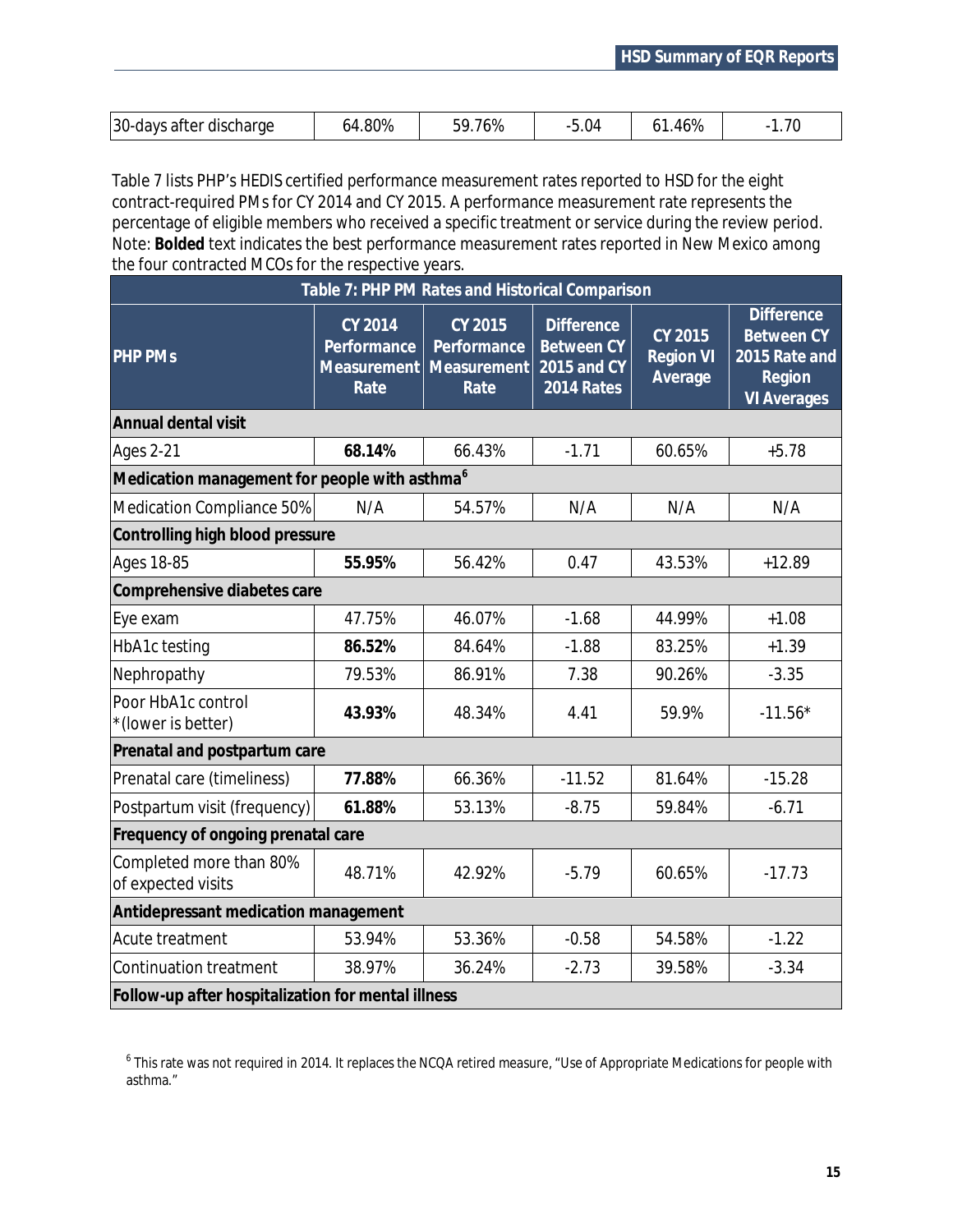| 7-days after discharge  | 43.14% | 32.56% | $-10.58$ | 40.79%      | -8.23 |
|-------------------------|--------|--------|----------|-------------|-------|
| 30-days after discharge | 67.88% | 59.75% | $-8.13$  | .46%<br>61. |       |

Table 8 lists UHC's HEDIS certified performance measurement rates reported to HSD for the eight contract-required PMs for CY 2014 and CY 2015. A performance measurement rate represents the percentage of eligible members who received a specific treatment or service during the review period. Note: **Bolded** text indicates the best performance measurement rates reported in New Mexico among the four contracted MCOs for the respective years.

| Table 8: UHC PM Rates and Historical Comparisons          |                                               |                                               |                                                                     |                                        |                                                                                         |  |  |
|-----------------------------------------------------------|-----------------------------------------------|-----------------------------------------------|---------------------------------------------------------------------|----------------------------------------|-----------------------------------------------------------------------------------------|--|--|
| <b>UHC PMs</b>                                            | CY 2014<br>Performance<br>Measurement<br>Rate | CY 2015<br>Performance<br>Measurement<br>Rate | <b>Difference</b><br><b>Between CY</b><br>2015 and CY<br>2014 Rates | CY 2015<br><b>Region VI</b><br>Average | <b>Difference</b><br><b>Between CY</b><br>2015 Rate and<br>Region<br><b>VI Averages</b> |  |  |
| Annual dental visit                                       |                                               |                                               |                                                                     |                                        |                                                                                         |  |  |
| <b>Ages 2-21</b>                                          | 41.52%                                        | 49.88%                                        | 8.36                                                                | 60.65%                                 | $-10.77$                                                                                |  |  |
| Medication Management for people with asthma <sup>7</sup> |                                               |                                               |                                                                     |                                        |                                                                                         |  |  |
| Medication compliance 50%                                 | N/A                                           | 56.28%                                        | N/A                                                                 | N/A                                    | N/A                                                                                     |  |  |
| Controlling high blood pressure                           |                                               |                                               |                                                                     |                                        |                                                                                         |  |  |
| <b>Ages 18-85</b>                                         | 53.04%                                        | 49.88%                                        | $-3.16$                                                             | 43.53%                                 | $+6.35$                                                                                 |  |  |
| Comprehensive diabetes care                               |                                               |                                               |                                                                     |                                        |                                                                                         |  |  |
| Eye exam                                                  | 65.21%                                        | 62.53%                                        | $-2.68$                                                             | 44.99%                                 | $+17.54$                                                                                |  |  |
| HbA1c testing                                             | 84.43%                                        | 84.43%                                        | 0.00                                                                | 83.25%                                 | $+1.18$                                                                                 |  |  |
| Nephropathy                                               | 83.70%                                        | 90.27%                                        | 6.57                                                                | 90.26%                                 | $+0.01$                                                                                 |  |  |
| Poor HbA1c control<br>*(lower is better)                  | 49.15%                                        | 52.55%                                        | 3.40                                                                | 59.90%                                 | $-7.35*$                                                                                |  |  |
| Prenatal and postpartum care                              |                                               |                                               |                                                                     |                                        |                                                                                         |  |  |
| Prenatal care (timeliness)                                | 63.75%                                        | 67.40%                                        | 3.65                                                                | 81.64%                                 | $-14.24$                                                                                |  |  |
| Postpartum visit (frequency)                              | 48.18%                                        | 41.36%                                        | $-6.82$                                                             | 59.84%                                 | $-18.48$                                                                                |  |  |
| Frequency of ongoing prenatal care                        |                                               |                                               |                                                                     |                                        |                                                                                         |  |  |
| Completed more than 80%<br>of expected visits             | 42.58%                                        | 34.06%                                        | $-8.52$                                                             | 60.65%                                 | $-26.59$                                                                                |  |  |
| Antidepressant medication management                      |                                               |                                               |                                                                     |                                        |                                                                                         |  |  |
| Acute treatment                                           | 62.50%                                        | 56.62%                                        | $-5.88$                                                             | 54.58%                                 | $+2.04$                                                                                 |  |  |
| <b>Continuation treatment</b>                             | 48.34%                                        | 42.89%                                        | $-5.45$                                                             | 39.58%                                 | $+3.31$                                                                                 |  |  |

 $^7$  This rate was not required in 2014. It replaces the NCQA retired measure, "Use of Appropriate Medications for people with asthma."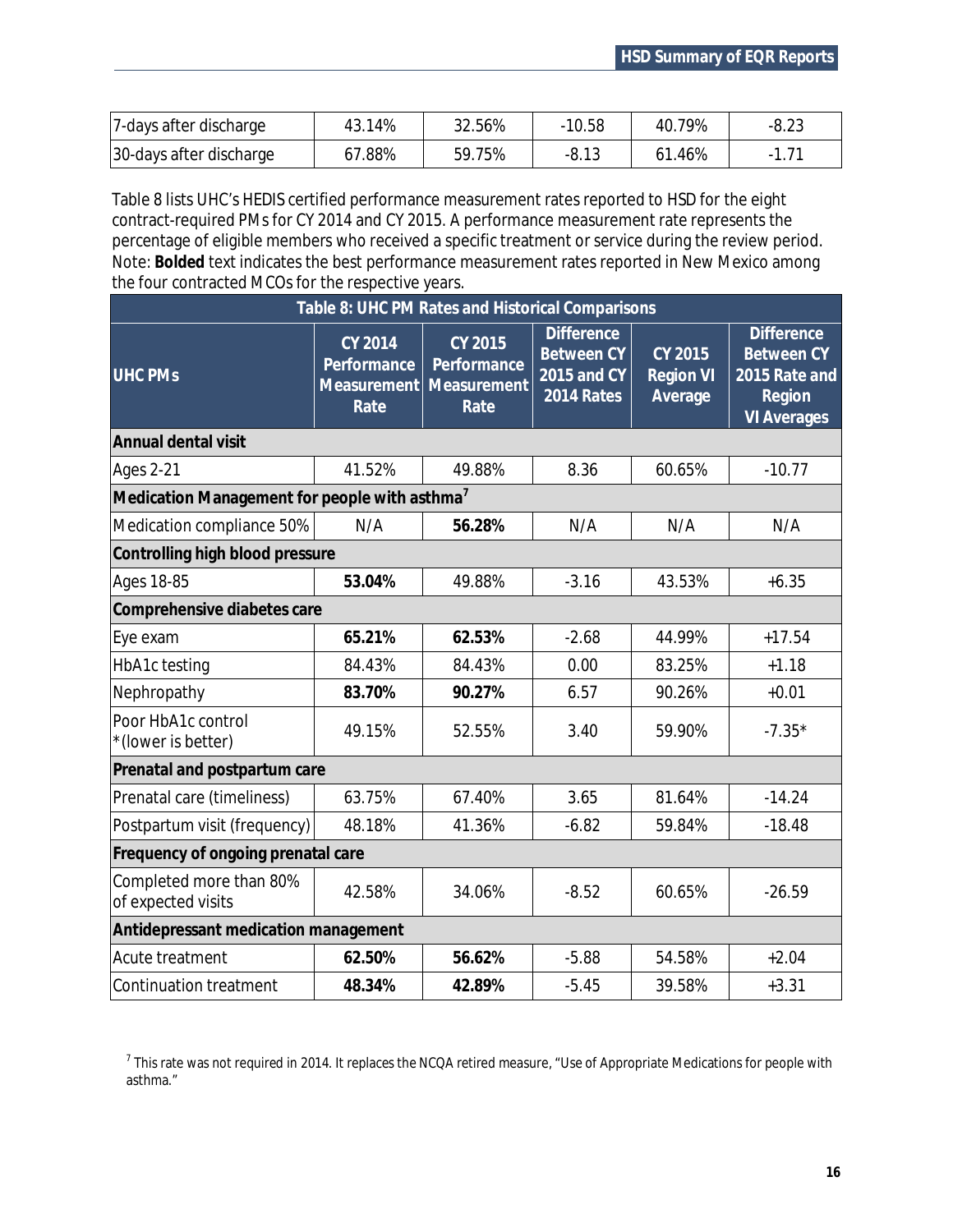| Follow-up after hospitalization for mental illness |        |        |        |        |          |  |
|----------------------------------------------------|--------|--------|--------|--------|----------|--|
| 7-days after discharge                             | 55.16% | 54.96% | $-0.2$ | 40.79% | $+14.17$ |  |
| 30-days after discharge                            | 71.00% | 73.08% | 2.08   | 61.46% | $+11.62$ |  |

# **2.2. PMP and PIP Recommendations**

# **Blue Cross and Blue Shield of New Mexico**

#### **BCBS PMP Recommendations**

In CY 2015, for the PMP, the EQRO recommended that BCBS:

· Implement alternative methods and/or new settings to increase the rates of follow-up for member who are hospitalized for mental illness.

#### **BCBS PIP Recommendations**

In CY 2015, for the PIPs, the EQRO recommended that BCBS:

· Implement alternative methods and/or new settings to increase the number of diabetic members in the LTC program who receive screening for retinopathy.

#### **Molina Healthcare of New Mexico**

#### **MHP PIP Recommendations**

In CY 2015, for PIP #1, the EQRO recommended that MHP:

- · Submit evidence that MHP has researched and analyzed its unique population for the following characteristics: 1) the incidence and/or prevalence of the need or issue; 2) the impact to the enrollee target population; 3) the estimate of enrollees eligible for the PIP; and 4) if the study topic reflects high volume or high-risk enrollees.
- · Explain why the study topic was prioritized, including consideration given to the high risk of the population and the feasibility of performing the PIP.
- · Show how the study topic has the potential to affect enrollee health, functional status or satisfaction significantly.
- · Provide supporting documentation of the rationale behind its choice of this PIP, the location for the population and how the PIP could reasonably be expected to improve the processes and outcomes of health care provided by MHP.
- · Submit a clear definition of enrollee characteristics that were used to determine that the interventions chosen were appropriate for the population to be studied.
- · Identify and describe the sampling methodology prior to implementing the PIP.
- Report the inclusion criteria and the exclusion criteria for the study population along with associated definitions, data sources, calculation methodology and codes.
- · Develop a robust plan for collecting and analyzing data in order to answer the study question(s).
- · Identify any threats to the internal or external validity of the study results. Plan to measure again after the baseline period has ended and after the intervention has taken place. Additionally, MHP needs to consider and report factors that might compromise internal and/or external validity (e.g., project's history, maturation, sample size, effects of selection bias, statistical regression, study group composition, matriculation, and other educational experiences).
- · Provide supporting documentation of the rationale behind its choice of the PIP and the location for the population and how the PIP could reasonably be expected to improve the indicator.

In CY 2015, for PIP #2, the EQRO recommended that MHP:

· Include a fall risk assessment on the CNA for those transferring from nursing facilities to home.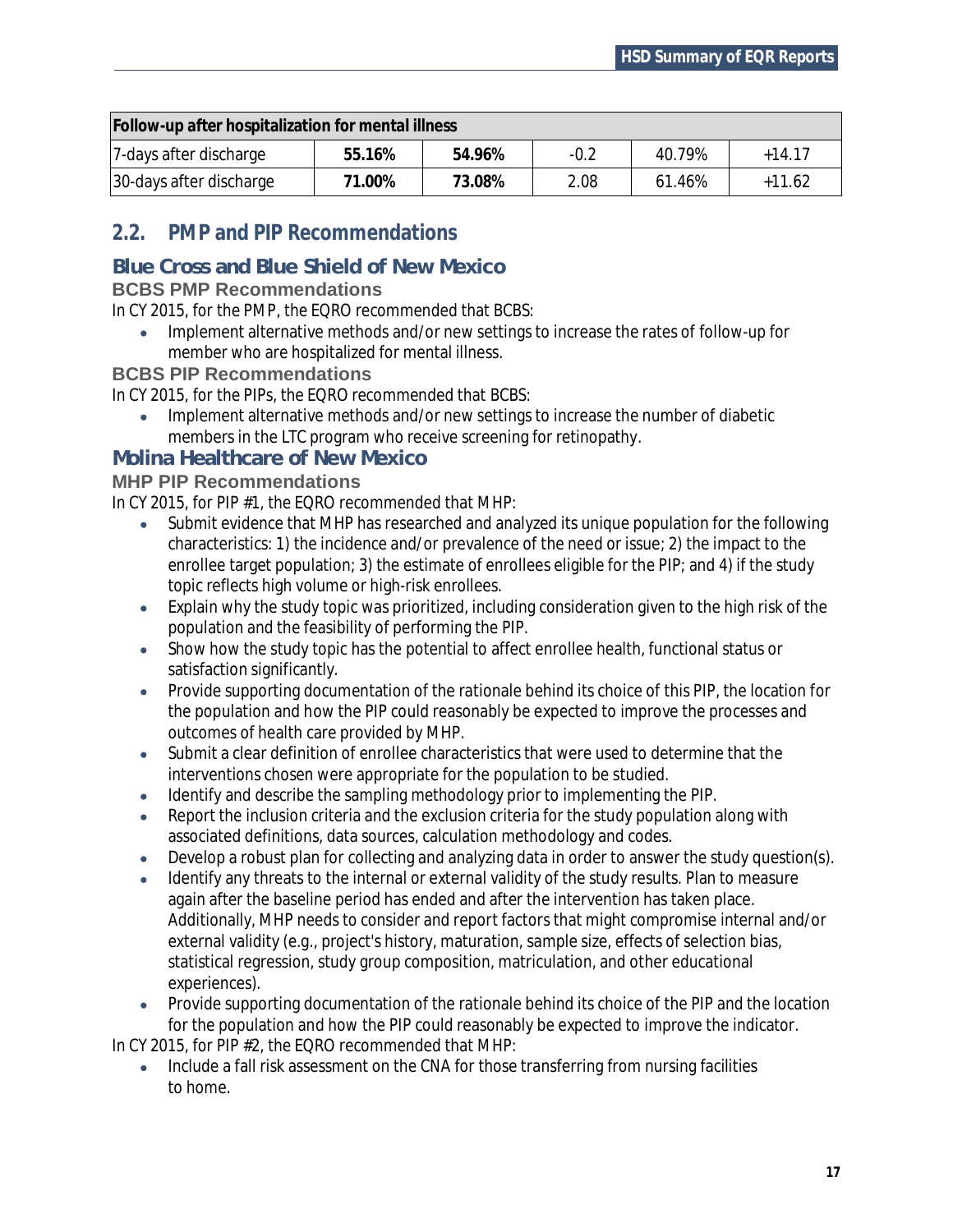- · Complete the fall risk assessment for its long-term services PIP for 100 percent of members who are identified as having a high risk for falls.
- · Implement at least one intervention to be undertaken with all members identified as having a high risk for falls.

# **Presbyterian Health Plan, Inc.**

#### **PHP PIP Recommendations**

In CY 2015, for PIP #1, the EQRO recommended that PHP:

· Analyze available data further to see how many of the 476 scheduled appointments for annual dental visits were actually completed.

#### **United Healthcare of New Mexico, Inc.**

#### **UHC PIP Recommendations**

In CY 2015 for PIP #2, the EQRO recommended that UHC:

Rephrase the study question to be more precisely defined so that it can be more accurately measured according to CMS EQR Protocol requirements.

# **2.3 HSD PM and PIP Initiatives for CY 2016**

HSD considered CY 2014 and CY 2015 to be noncompetitive baseline years for PM thresholds and for setting PM targets. For CY 2016, HSD established performance measure targets, which required; 1) a two percentage (2%) point improvement above the MCOs' NCQA audited HEDIS rates; or 2) achievement of the Health and Human Services (HHS) Regional Average as determined by NCQA Quality Compass, or HSD's determined target.

HSD formed a Quality Workgroup, which meets quarterly to discuss issues related to Quality Assurance. The Workgroup promotes a collaboration between the MCOs and HSD to evaluate quality of care and improve outcomes. During these meetings, HSD provides feedback on Performance outcomes; direction on contractual requirements related to PMs, tracking measures (TMs) and PIPs; and technical assistance to support the MCOs' understanding of HSD's expectations and achievement of improved performance outcomes.

# **3.0 Encounter Data Validation**

# **3.1. Encounter Data Validation Executive Summary**

The New Mexico Human Services Department contracted with HealthInsight New Mexico as the EQRO for this project. Myers and Stauffer, LC (Myers and Stauffer) is subcontracted and under the direction of HealthInsight New Mexico for the encounter data validation (EDV) project. This project covers the review period of January 1, 2014 through April 30, 2016.

HSD requires that each MCO submit encounter data to HSD's fiscal agent (FA), Conduent, Inc., known as Xerox Health Solutions prior to January 2017. As part of the EQR Protocol 4 process, Myers and Stauffer analyzed Medicaid encounter data for CY 2014 that had been submitted by the MCOs to the FA, Conduent, Inc., and completed a comparison of the encounters to the accounting system data (ASD) provided by each MCO.

Validated encounter data have many uses in rate setting analyses by actuaries, as well as fulfilling the federal reporting requirements related to the Medicaid Managed Care Final Rule, in providing program management and oversight and other ad hoc analyses.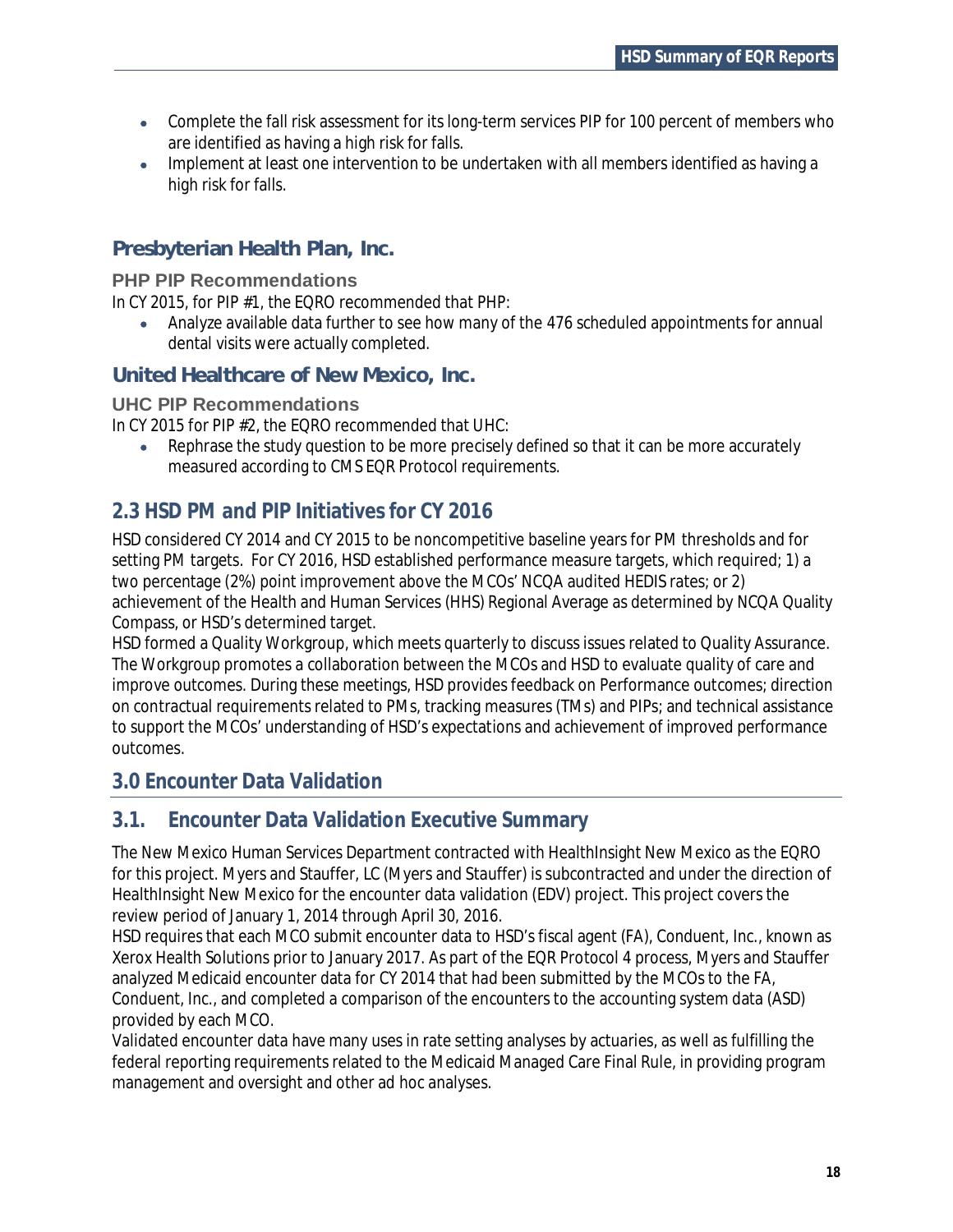This encounter reconciliation will help fulfill part of the work requirements set forth in Activity Number 3 of the CMS EQR Protocol 4, which requires a determination of the completeness, accuracy and quality of the encounter data submitted by each MCO. CMS EQR Protocol 4 is a way to assess whether the encounter data can be used to determine program effectiveness, accurately evaluate utilization, identify service gaps and make management decisions. In addition, the Protocol requires an evaluation of both departmental policies, as well as the policies, procedures and systems of the MCOs to identify strengths and opportunities to enhance oversight.

CY 2014 was the implementation year for the Centennial Care program. Based on Myers and Stauffer LC's experience in other states, multiple issues typically arise with the processing, submission and acceptance of encounter data during the implementation year that are generally resolved as the program matures. Recommendations are based on the on-site interviews, documentation and data provided for this validation. Recommendations are specific to the validation period (CY 2014); are based on correct coding standards, Health Insurance Portability and Accountability Act (HIPAA) rules and regulations and industry best practices; and may not reflect the current status of the Centennial Care encounter data if subsequent modifications have been made.

Below are recommendations for Conduent and HSD. MCO-specific sections in the main report present detailed findings and recommendations for each MCO and is available on the HSD website at: http://www.hsd.state.nm.us/LookingForInformation/external-quality-review-organization.aspx HSD and Conduent acknowledge these findings and recommendations and have implemented, or are in the process of implementing, system changes to address the concerns identified during this validation period (CY 2014). HSD and Conduent meet with the MCOs at least monthly to discuss concerns and issues, such as attestations, provider affiliation, Systems Manual updates and encounter completeness.

# **3.2. Recommendations**

HSD encounter submission standards in some instances are generally stated and could potentially be subject to interpretation. Developing more specific encounter data submission standards could assist in improving the quality of the encounter data and generating the accuracy and completeness required for HSD oversight and other analyses performed using the encounter data. Therefore, HealthInsight and Myers and Stauffer LC make the following recommendations related to the State's requirements.

#### HSD might consider:

1. Reviewing the provider registration process to ensure that it is working efficiently and not causing delays or the inability of the MCOs to submit certain encounters to Conduent. During the on-site visits, the MCOs stated that certain providers' encounters would be rejected by Conduent because the providers had multiple taxonomy codes and the services they submitted on the encounters were not allowed with the submitted taxonomy code. HSD may need to consider exploring aligning provider taxonomy codes used in the State's registration process with the provider-registered taxonomy codes in the National Provider Identifier (NPI) registry.

2. Evaluating the effectiveness of the affiliation process. Providers who submit claims to the MCOs for payment must be registered with the State with the taxonomy code indicated on the claim. In addition, the MCO must be affiliated with the provider in order for the MCO to submit the encounter to Conduent. Based on the experience of Myers and Stauffer LC in other states, the affiliation process and the provider registration is unique and appears to be causing some delays with the submitting of encounters.

3. Increasing the 30-day encounter submission requirement in the MCO contract (Section 4.19.2.2.11) to 95 percent, based on best practice.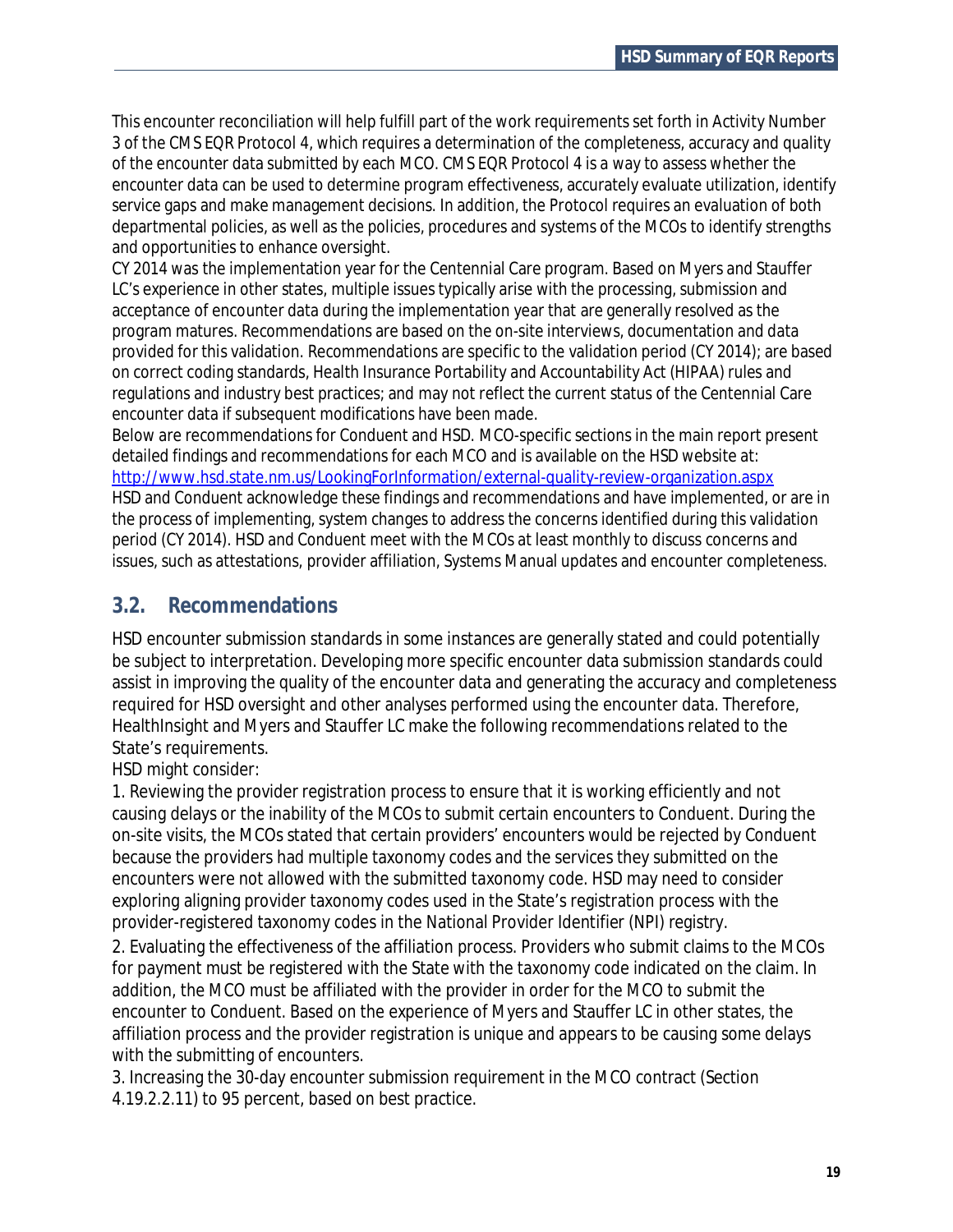4. Accepting MCO denied encounter data submissions. As of the time of the on-site visits, the MCOs were not required to submit denied encounters. The MCO denied claims would provide a more complete picture of the services being provided to the members. Additionally, we recommend that special consideration be given to encounters with both paid and denied lines.

5. Implementing an on-going measurement of the completeness and accuracy of encounters to comply with the Medicaid Managed Care Final Rule (Mega Rule, 42 CFR 438.602(E)), as directed by CMS, such as the encounter reconciliation, which is part of this analysis.

#### HSD and Conduent might consider:

6. Requiring the MCOs to attest to all encounter data submissions. It is best practice to require an attestation by the MCOs related to the accuracy and completeness of each of the encounter data submissions.

7. A review of the operations of the Self-Directed Community Benefit (SDCB) program to ensure the MCOs have the ability to adequately oversee its members.

#### Conduent might consider:

8. Updating its data dictionary to include a list of the code set(s) and the descriptions of each code. A code set is any set of codes used to encode data elements, such as tables of terms, medical concepts, medical diagnostic codes, medical procedure codes, three-digit provider type codes, three-digit provider specialty codes, or two-digit place of service codes.

9. Adding MCO training regarding the resources available for accessing control totals for the enrollment files. Control totals are used to verify the accuracy of transmitted data files, so that the MCOs can ensure that it has the complete file before processing it into its enrollment and claims system and its subcontractor vendor's claims systems.

10. Increasing the amount and frequency of updates to system companion guides and provide advance communication about system changes to ensure the MCOs have adequate time to account for the changes. Keeping these documents up to date and giving advance notification to the MCOs would allow for upfront adjustments to its claims processing systems and help protect the MCOs against spikes in rejected encounters after the implementation of new exception codes and edits.

11. Reviewing the adequacy of the advance notice provided to the MCOs, related to system changes, to ensure the MCOs have ample time to adjust the claims processing system to account for the changes.

12. Implementing additional reviews or edits to ensure the Medicaid management information system (MMIS) is capturing and retaining all encounter data submitted, is reflective of the encounter data submitted by the MCO, remains as submitted by the provider of service and values are in the appropriate field(s).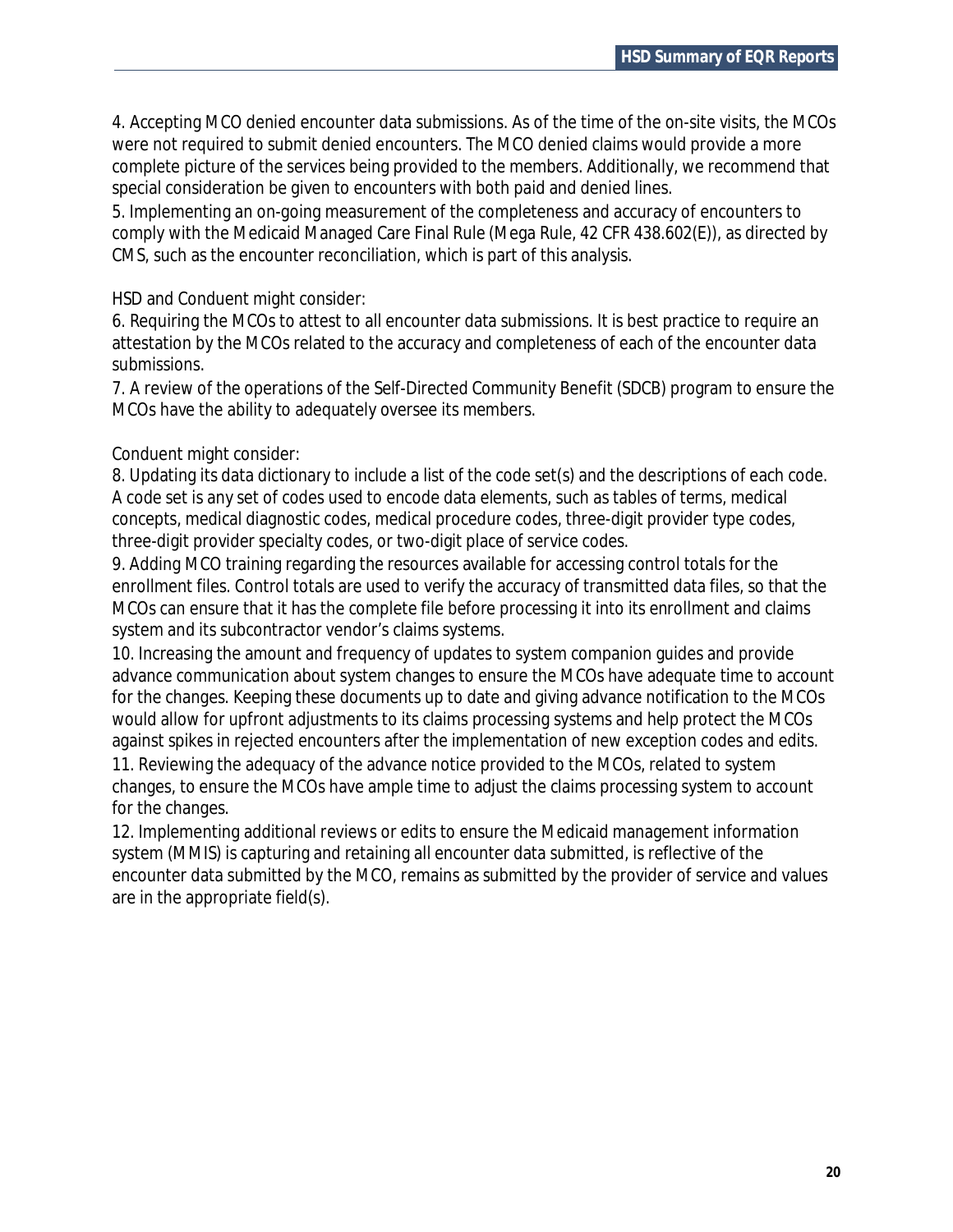# **4.0 Independent Assessment**

# **4.1. Introduction**

This report contains details of the tri-annual independent assessment (IA) of HSD's activities and efforts to monitor the performance of New Mexico MCOs. It fulfills federal and state requirements for oversight of the Medicaid MCOs. The information reviewed was collected from HSD for CY 2014 (January 1 through December 31, 2014). This was the first year of implementation of New Mexico's redesigned Medicaid Managed Care program, Centennial Care. HealthInsight New Mexico was chosen by HSD to perform this IA to fulfill the requirements of the Medicaid waiver.

HealthInsight New Mexico conducted the review according to the following:

- · The scope of work provided in the EQRO, contract identified as PSC #15-630-8000-0015 A2.
- · Guidance to State Medicaid directors published by the Department of Health and Human Services Centers (DHHS) in December 1998, entitled "Section 1915(b) Waiver Program Independent Assessments: Guidance to States."

#### **4.2. Purpose**

As HSD's EQRO, HealthInsight New Mexico performed an in-depth analysis of quantitative and qualitative information obtained regarding the MCOs and the Centennial Care waiver program as a whole. The areas of specific focus were Access to Care, Quality of Care and Cost-effectiveness. The findings of the analysis for each section are summarized below. A full description of the analysis is provided in the full report posted on the HSD website under SFY15 Independent Assessment at: http://www.hsd.state.nm.us/LookingForInformation/external-quality-review-organization.aspx This IA is designed to identify opportunities for improvement by HSD in oversight activities related to each of the managed care contracts. These improvements would better serve Medicaid members in New Mexico through access to care, quality of care and cost-effectiveness of care.

# **4.3. Independent Assessment Access Findings Summary**

All four MCOs experienced a significant increase in their membership subsequent to the rollout of the Centennial Care program and in response to expansion of Medicaid in 2014 under the Patient Protection and Affordable Care Act of 2010 (ACA). Despite this growth, the analysis of the information provided indicates that overall, the MCOs have met the standards for access. Specifically, all MCOs met the standards for access to PCPs in urban areas. There is continued progress in establishing and maintaining an adequate number of providers, in particular for specialists in the rural and frontier areas; however, it has been a challenge for the MCOs. Some specialist categories in the rural and frontier areas that did not meet standards are dermatology, neurosurgery, rheumatology, endocrinology and some behavioral health (BH) services.

Primary care physicians are allowed a maximum of 2,000 assigned Medicaid members to enable members to receive appropriate care and services. The provider-to-member ratio averaged 64 members per PCP for Centennial Care, thereby meeting the standard.

MCO call center answering timeliness and call abandonment rates were examined as a measure of customer satisfaction and access. The standard is that 90.0 percent of all calls be answered within 30 seconds and no more than 5.0 percent of the calls waiting would be abandoned. The scores ranged from 76.2 percent to 99.1 percent among the MCOs for call answering timeliness and, on average, all four MCOs met the standard. All four MCOs also had less than a 5.0 percent abandonment rate and so met the standard.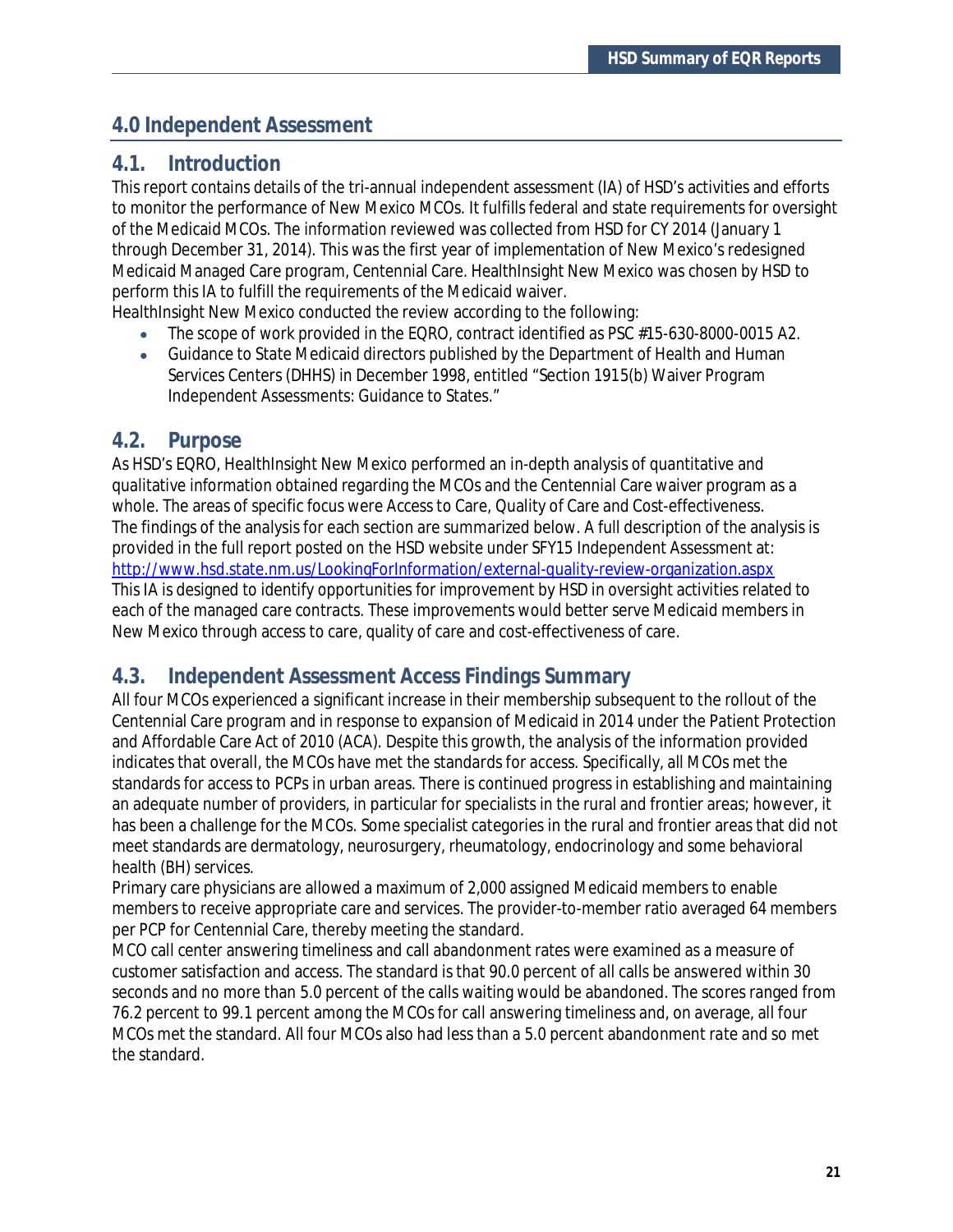There are opportunities to improve the reports that manage and monitor access to healthcare that would in turn be advantageous for monitoring the program. Consistency and standardization in both data quality and report formats would improve the ability to monitor the contract and waiver. As is stated in Amendment 1 of the MCO contract – the contract version guiding the MCOs during CY 2014 – it is critical that reports be submitted by the MCOs in a timely manner and in proper format (4.21.1.7). If there are revisions requested, then it is imperative that the revised reports also be submitted in a timely fashion and with a title that clearly tracks the revision number and the revised date of the report. Report templates and specifications are important elements in keeping the reports consistent in format and containing the same data quality across all four MCOs. Amendment 1 requires that reports include data summaries and a brief analysis of the report data compared to previous reports (4.21.1.5 and 4.21.1.8). Both of these elements are critical when synthesizing and analyzing data.

#### **Quality Findings**

HealthInsight New Mexico examined the following in assessing the quality of care:

- · Quality Management/Quality Improvement
- · EQRO Audits
- · Performance Measures
- · Performance Improvement Projects
- · Grievances and Appeals
- · National Committee for Quality Assurance (NCQA) Ratings
- · Call Center Dropped Call Rates
- · Accuracy of claims
- · Member Satisfaction Surveys

HealthInsight New Mexico noted that each MCO had a comprehensive Quality Management/Quality Improvement (QM/QI) Program Description and a QM/QI Plan that was evaluated annually. In addition, the MCOs have a variety of plans to address the cultural diversity of their members. In support of continuous improvement, the MCOs are tracking the HSD-specified HEDIS®<sup>8</sup> PMs. In support of results from these PMs, the MCOs have all selected PIPs to address gaps in performance per contractual requirements. All MCOs were audited by NCQA in SFY 2014 and each earned an accreditation rating of either accredited or commendable. Further evidence of a functioning system was the completion of an external quality review by the EQRO, as required by CMS. Each MCO earned a rating of Full Compliance for program compliance, PM, PIPs, and ISCA audits.

The MCOs are tracking member satisfaction by reporting of grievances and appeals. Results in the first year of Centennial Care showed an increase in reporting but also showed patterns of responsiveness and improvement by some MCOs. These results are further supported by satisfaction levels using the Consumer Assessment of Healthcare Providers and Systems (CAHPS®<sup>9</sup>) 5.0H Medicaid Survey for both adults and children, which indicated acceptable performance. The MCOs submitted CY 2014 provider satisfaction reports to HSD; however, there was no report template and consequently the reports were not consistent in content or usable for evaluation. HSD identified the problem and revised the report instructions in order to provide the MCOs a clear understanding of the report expectations. HSD expects that these will be completed in following years.

All MCOs provided evidence of satisfactory claims accuracy. The EQRO noted areas of variation, specifically, with MHP where consistent high performance was indicated across all claim types.

*<sup>8</sup>* HEDIS® is a registered trademark of the National Committee for Quality Assurance (NCQA).

 $^9$  CAHPS® is a registered trademark of the Agency for Healthcare Research and Quality.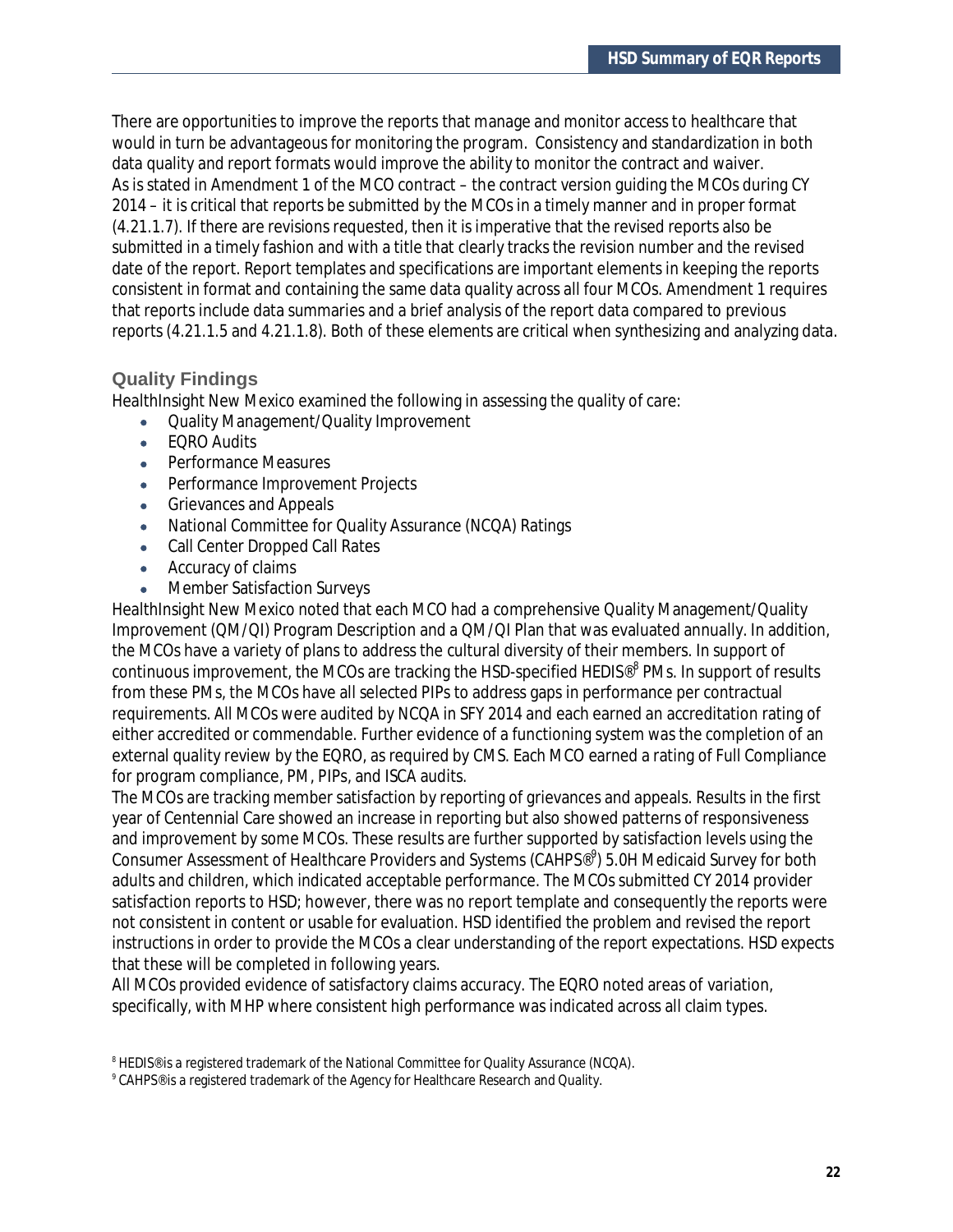Overall, HealthInsight New Mexico found evidence, based on its review of documents provided, that HSD is providing oversight of the Centennial Care quality programs in compliance with the regulations under which it operates.

#### **Cost-effectiveness Findings**

The overall financial status was evaluated by considering the following:

- · Financial reports
- · Bank statements
- Insurance forms
- · Independent audit reports
- · Medicaid-specific audit reports

After review of available financial reports, and comparing the data to national reports and benchmarks where available, the Centennial Care MCOs appeared to be cost effective for CY 2014. The MCOs demonstrated fiscal responsibility through maintenance of financial viability and stability for CY 2014. The operational summary report discussed in the Cost-effectiveness Section 9.0 showed an overall operating gain of 6.5 percent. Annual costs per consumer in CY 2014 averaged \$244.63 per person, while the allowable per person rate was an average of \$257.45. This demonstrated that the Centennial Care program was being fiscally responsible with State funds. Please note that calculations were done for MCOs individually, and then aggregated and/or averaged to look at the program as a whole. Examination of short term cost trends by program (BH, LTSS, and PH) by MCO show an overall pattern for three of the MCOs of the lowest cost in the 4th quarter of CY 2014. Comparison of National Medicaid spending trends show that the rate of spending in New Mexico was 0.2 percent lower than the national average (Federal FY 2010 – FY 2014). In addition, New Mexico paid 15 percent less for its share of federal funds than most states for Federal FY 2014.

#### **Overall Findings**

The findings of this assessment are that the Centennial Care program met the requirements for access, quality of care, and cost-effectiveness as outlined in the CFR, NMAC regulations and the HSD/MCO contracts, based upon review and analysis of the available data.

#### **Overall Summary of Findings and Conclusions**

Despite some challenges in the first year of the Centennial Care program, access and quality of care were provided to its members in a cost efficient manner. HSD standards have been met and plans and processes are in place that aim to improve in all three categories of access, quality and cost effectiveness. HSD has shown good management of HSD's Medicaid Managed Care system on the items assessed in this report. In writing and revision of this report, HSD communicated that there are processes being implemented to cover any identified gaps. Issues have been identified and HSD has provided the MCOs with technical assistance in order to improve processes. It is anticipated that HSD will continue to maintain and improve the access and quality of care to the members and increase the cost-effectiveness of the overall Medicaid Managed Care system by addressing any weaknesses and building on the strengths revealed through further analysis.

# **4.4. Independent Assessment Recommendations**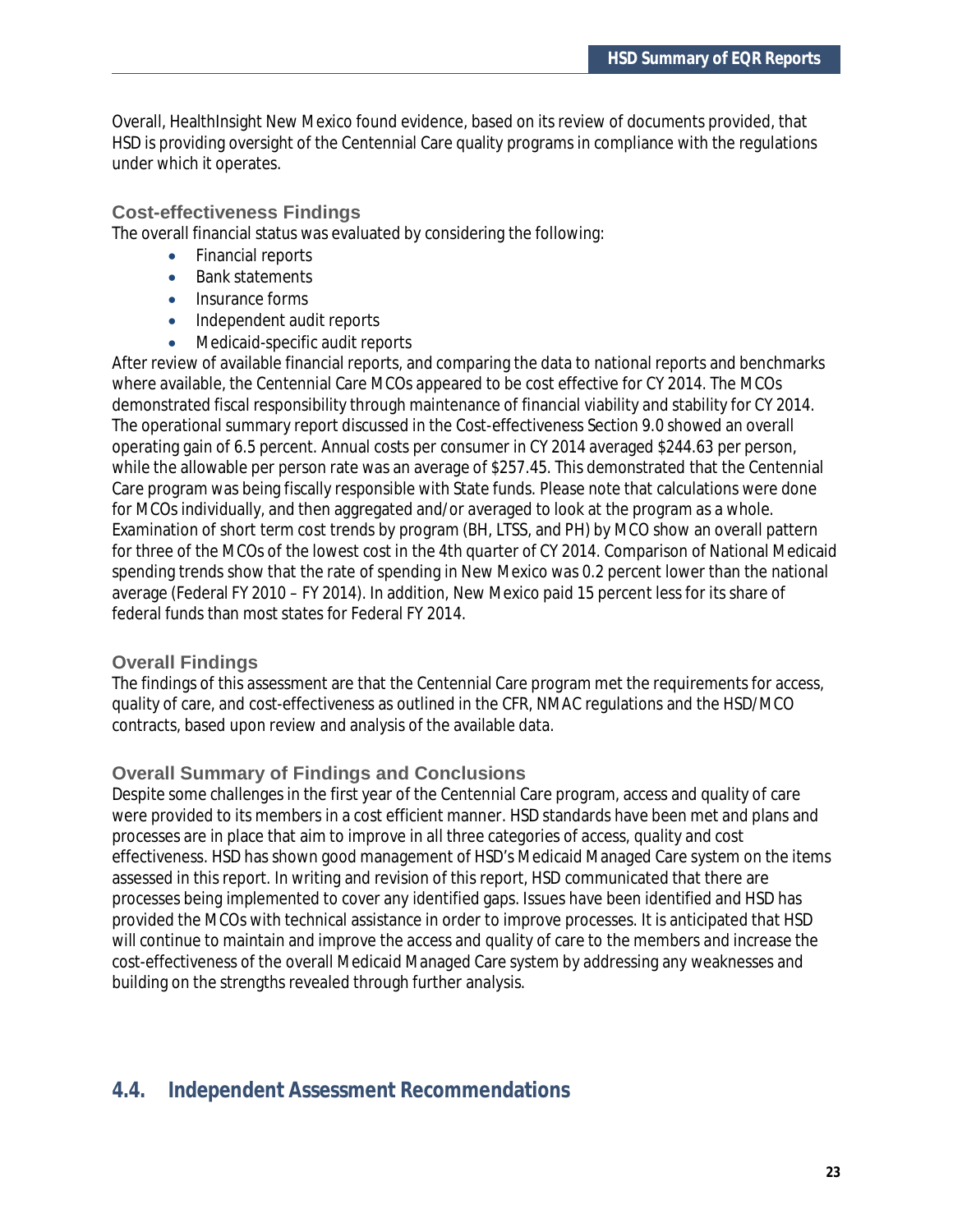One possible approach to evaluate performance is adoption of balanced scorecard methodology. Balanced scorecards are performance and quality management tools that support simple evaluation of company or program performance by identifying key measures across four critical areas. Typically, the measures are limited to about 20 at the macro level. In full balanced scorecard deployment, secondary measures that should be correlated to the high level measures support analysis at a cause-and-effect level. For example, if results are not as expected at the scorecard level, then the structure allows for a "drill-down" into the secondary measures to identify causes. With HSD's wealth of detailed reports, these balance scorecards would be the secondary measures that would support higher-level measures on the summary scorecard.

Another approach that HealthInsight New Mexico used extensively in preparing this report is comparisons between the MCOs. While HealthInsight New Mexico did not assess the way in which HSD uses the reports, other than to note that reviewers are assigned by functional areas, it could be that HSD would identify developing performance issues among the MCOs or possible performance improvement opportunities if this comparison approach is performed on a consistent basis.

In addition, common among fully deployed measurement systems is an annual review of the measures themselves. If the measures and the supporting reporting system are meeting the needs of the program. Such a system helps maintain a flexible, agile reporting structure that meets the evolving needs of the program. It also would help identify and remove underutilized reports and identify reporting gaps. It is unclear for this assessment how HSD maintains the currency of their reporting structure. HealthInsight did observe that the Letter of Direction process allows HSD to modify its reporting needs to current requirements.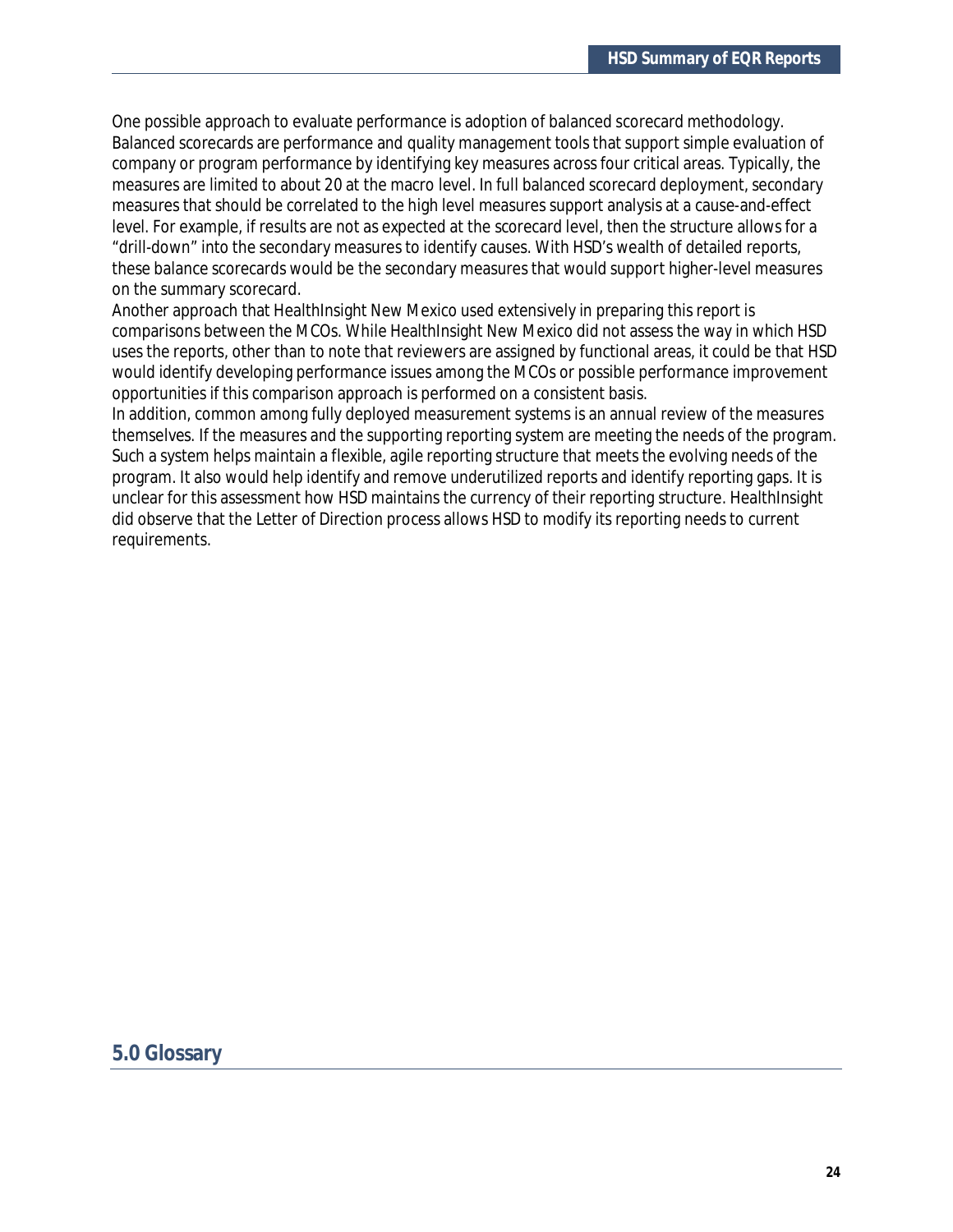| <b>Term</b>     | Definition                                                                                                                                                                                                                                                                                                                                                                               |
|-----------------|------------------------------------------------------------------------------------------------------------------------------------------------------------------------------------------------------------------------------------------------------------------------------------------------------------------------------------------------------------------------------------------|
| ADL             | Activities of Daily Living: The things we normally do in daily living including any<br>daily activity we perform for self-care such as feeding, bathing, dressing,<br>grooming, work and homemaking. If a member is identified as needing help<br>with these activities, then care coordination processes may be implemented by<br>an MCO to provide additional care for the member.     |
| <b>ASD</b>      | Accounting System data: This is data extracted by the MCOs as evidence of<br>monies paid out for services rendered by providers. This data was required as<br>part of the Encounter Data Validation review.                                                                                                                                                                              |
| <b>BCBS</b>     | Blue Cross and Blue Shield of New Mexico: One of the four Medicaid Managed<br>Care organizations in New Mexico.                                                                                                                                                                                                                                                                          |
| <b>BH</b>       | Behavioral Health: The service by which behavioral healthcare services are<br>provided and monitored by HSD, EQR and the managed care organizations.<br>While administered by the same Medicaid Managed Care organizations,<br>behavioral health is considered distinct from physical health and long-term<br>support services.                                                          |
| <b>BHSD</b>     | Behavioral Health Services Division: The division within State government<br>tasked with overseeing the provision of behavioral healthcare services for<br>Medicaid members.                                                                                                                                                                                                             |
| CAP             | Corrective Action Plan: A plan that is implemented to correct serious issues that<br>were identified either internally by the managed care organization or by an<br>external review. A managed care organization can implement a corrective<br>action plan internally or may be placed on one by HSD if the managed care<br>organization's EQR score falls below a predefined threshold. |
| CCP             | Comprehensive Care Plans: Plans developed by the managed care organizations<br>in collaboration with the member and the member's family to coordinate care<br>for members who have complex medical cases or need additional help<br>managing their healthcare.                                                                                                                           |
| Centennial Care | Centennial Care: The name given to the Medicaid Managed Care program<br>administered by HSD effective January 1, 2014. It replaced the previous system,<br>which had Salud!, State Coverage Insurance, coordination of long-term services,<br>and behavioral health all administered as separate programs.                                                                               |
| <b>CAHPS</b>    | Consumer Assessment of Health Plans: CAHPS surveys ask consumers and<br>patients to report on and evaluate their health care experiences. Each CAHPS<br>survey is designed to assess patient experience in a specific health care setting.                                                                                                                                               |
| <b>CFR</b>      | Code of Federal Regulations: The codification of the general and permanent<br>rules published in the Federal Register by the departments and agencies of the<br>federal government. It is divided into 50 titles. Title 42 deals with public health.                                                                                                                                     |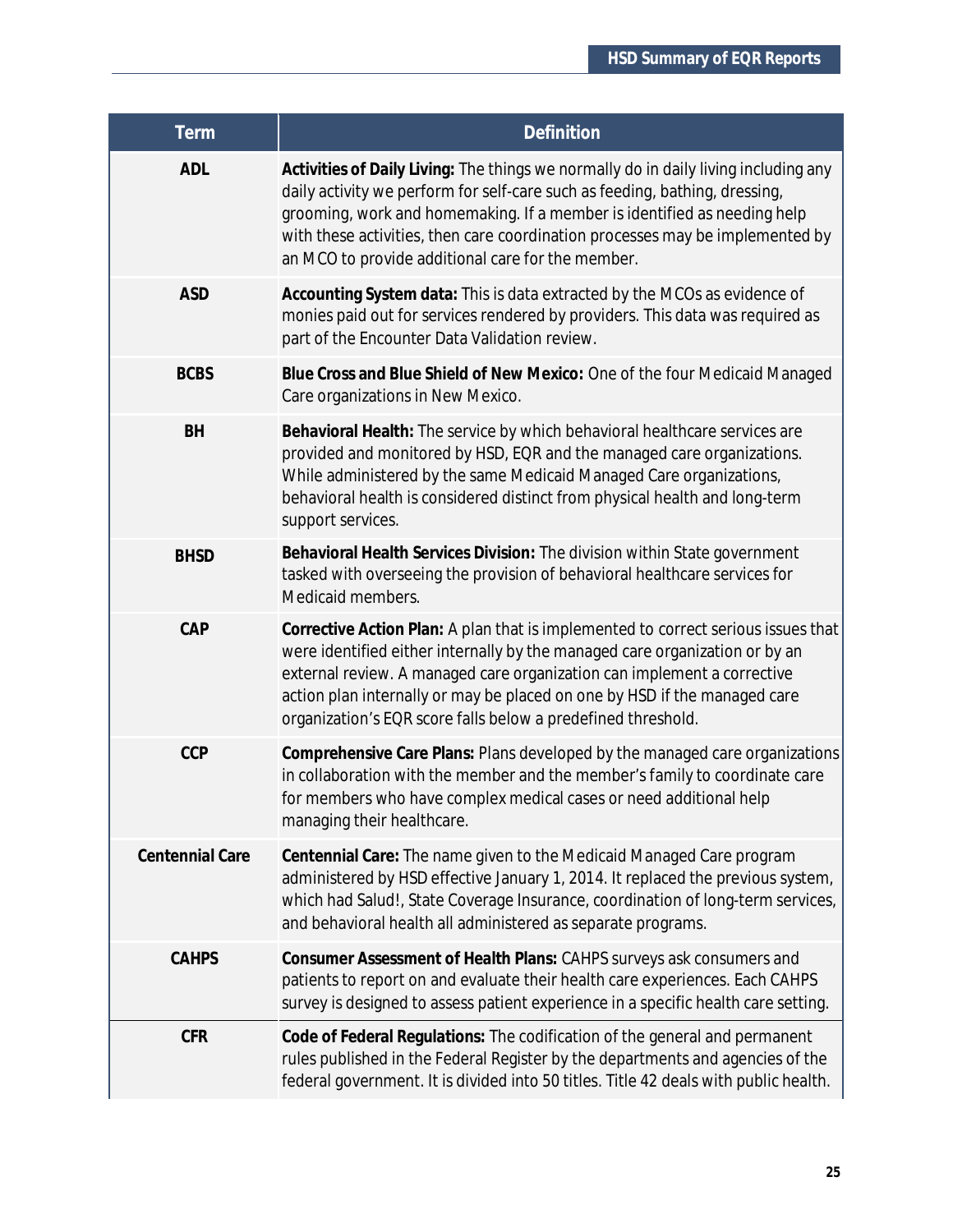| Term                         | Definition                                                                                                                                                                                                                                                                                                                                                                                       |
|------------------------------|--------------------------------------------------------------------------------------------------------------------------------------------------------------------------------------------------------------------------------------------------------------------------------------------------------------------------------------------------------------------------------------------------|
| <b>Citation of Authority</b> | Citation of Authority: The official source from which the EQRO developed a<br>question for the MCOs. The citation of authority is generally one of four items:<br>1) the contract between the MCOs and HSD; 2) The HSD Managed Care Policy<br>Manual; 3) the federal language found in the CFR; or 4) New Mexico<br>Administrative Code (NMAC).                                                  |
| <b>CMS</b>                   | Centers for Medicare & Medicaid Services: A department within the United<br>States Department of Health and Human Services that oversees the<br>implementation of the Medicare and Medicaid programs.                                                                                                                                                                                            |
| CNA                          | Comprehensive Needs Assessment: This is part of the care coordination<br>process used under Centennial Care. If a member's Health Risk Assessment<br>identifies the need for further assessment for care coordination needs, this is<br>the tool used to conduct that assessment.                                                                                                                |
| CY                           | Contract Year: The year as defined in a contract. This year may or may not be<br>concurrent with the calendar year. It is not to be confused with Fiscal Year or<br>Measurement Year as defined elsewhere in this document.                                                                                                                                                                      |
| <b>EQR</b>                   | External Quality Review: The analysis and evaluation by an External Quality<br>Review Organization (EQRO) of information on quality, timeliness and access to<br>the healthcare services that an MCO or its contractors furnish to Medicaid<br>members.                                                                                                                                          |
| <b>EQRO</b>                  | External Quality Review Organization: An organization contracted with HSD to<br>conduct reviews of the contracted Medicaid Managed Care organizations. The<br>External Quality Review Organization also writes reports of findings and<br>recommendations for improvement to HSD. The contracted External Quality<br>Review Organization that developed this report is HealthInsight New Mexico. |
| <b>FY</b>                    | Fiscal Year: The year as defined for accounting purposes. It may or may not be<br>concurrent with the calendar year. As of this writing, HSD Fiscal Year is July 1-<br>June 30. This is not to be confused with Measurement Year or Contract Year, as<br>defined elsewhere in this document.                                                                                                     |
| FA                           | Fiscal Agent: The organization contracted with HSD to oversee Medicaid data<br>management fiscal agent (FA), Conduent, Inc. (formerly known as Xerox).                                                                                                                                                                                                                                           |
| <b>FWA</b>                   | Fraud, Waste and Abuse: The federal government monitors, investigates, and<br>prosecutes cases of fraud, waste, or abuse against the Medicaid program as a<br>function of the Program Integrity program.                                                                                                                                                                                         |
| <b>HCBS</b>                  | Home and Community-Based Services: When members transition from a<br>nursing facility, needed medical services can be provided by various agencies in<br>either the member's home or other settings outside of the nursing facility.<br>These are part of the Nursing Facility Level of Care (NF LOC) review.                                                                                    |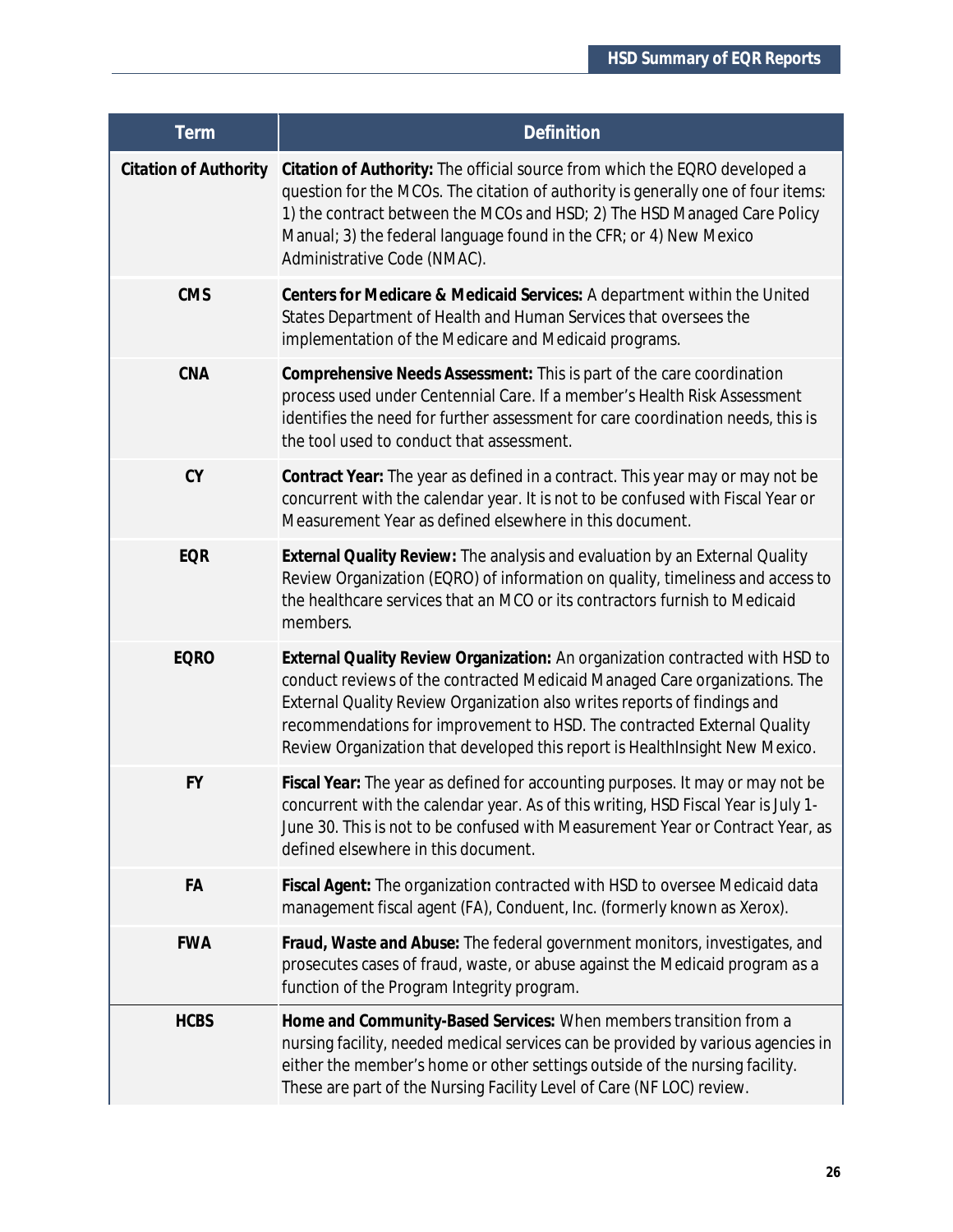| <b>Term</b>  | Definition                                                                                                                                                                                                                                                                                                                                                                                            |
|--------------|-------------------------------------------------------------------------------------------------------------------------------------------------------------------------------------------------------------------------------------------------------------------------------------------------------------------------------------------------------------------------------------------------------|
| <b>HEDIS</b> | Healthcare Effectiveness Data and Information Set: A tool used by the National<br>Committee for Quality Assurance (NCQA) to measure health plan compliance<br>with a wide array of performance measures. The results of annual HEDIS audits<br>are published in the Quality Compass, available for purchase from NCQA.                                                                                |
| <b>HSD</b>   | State of New Mexico Human Services Department, Medical Assistance<br>Division: The agency of State government responsible for administering a<br>portfolio of programs, including Medicaid.                                                                                                                                                                                                           |
| <b>HRA</b>   | Health Risk Assessment: A part of the care coordination process used under<br>Centennial Care. This is a basic assessment to determine if a member requires<br>further assessment for care coordination needs.                                                                                                                                                                                        |
| <b>IRR</b>   | Inter-rater Reliability: A metric used to determine the extent to which two or<br>more reviewers agree on a scored item. It is an indicator of the consistency of<br>the implementation of a rating system. It is also an indicator of the accuracy and<br>quality of a review or review process.                                                                                                     |
| <b>LTSS</b>  | Long-term Support Services: Services provided by the contracted managed care<br>organizations for members who need long-term care. What care is needed is<br>determined through a series of assessments. This care may be provided in a<br>variety of settings.                                                                                                                                       |
| <b>MCO</b>   | Managed Care Organizations: Organizations contracted with HSD Human<br>Services Department to provide Medicaid Managed Care services. As of this<br>writing (2017) the four currently contracted Medicaid Managed Care<br>organizations are Blue Cross and Blue Shield of New Mexico, Molina Healthcare<br>of New Mexico, Presbyterian Health Plan, Inc. and United Healthcare of New<br>Mexico, Inc. |
| <b>MDS</b>   | Minimum Data Set: is part of the federally mandated process for clinical<br>assessment of all residents in Medicare and Medicaid certified nursing homes.<br>This process provides a comprehensive assessment of each resident's functional<br>capabilities and helps nursing home staff identify health problems.                                                                                    |
| <b>MHP</b>   | Molina Healthcare of New Mexico: One of the four Medicaid Managed Care<br>organizations in New Mexico.                                                                                                                                                                                                                                                                                                |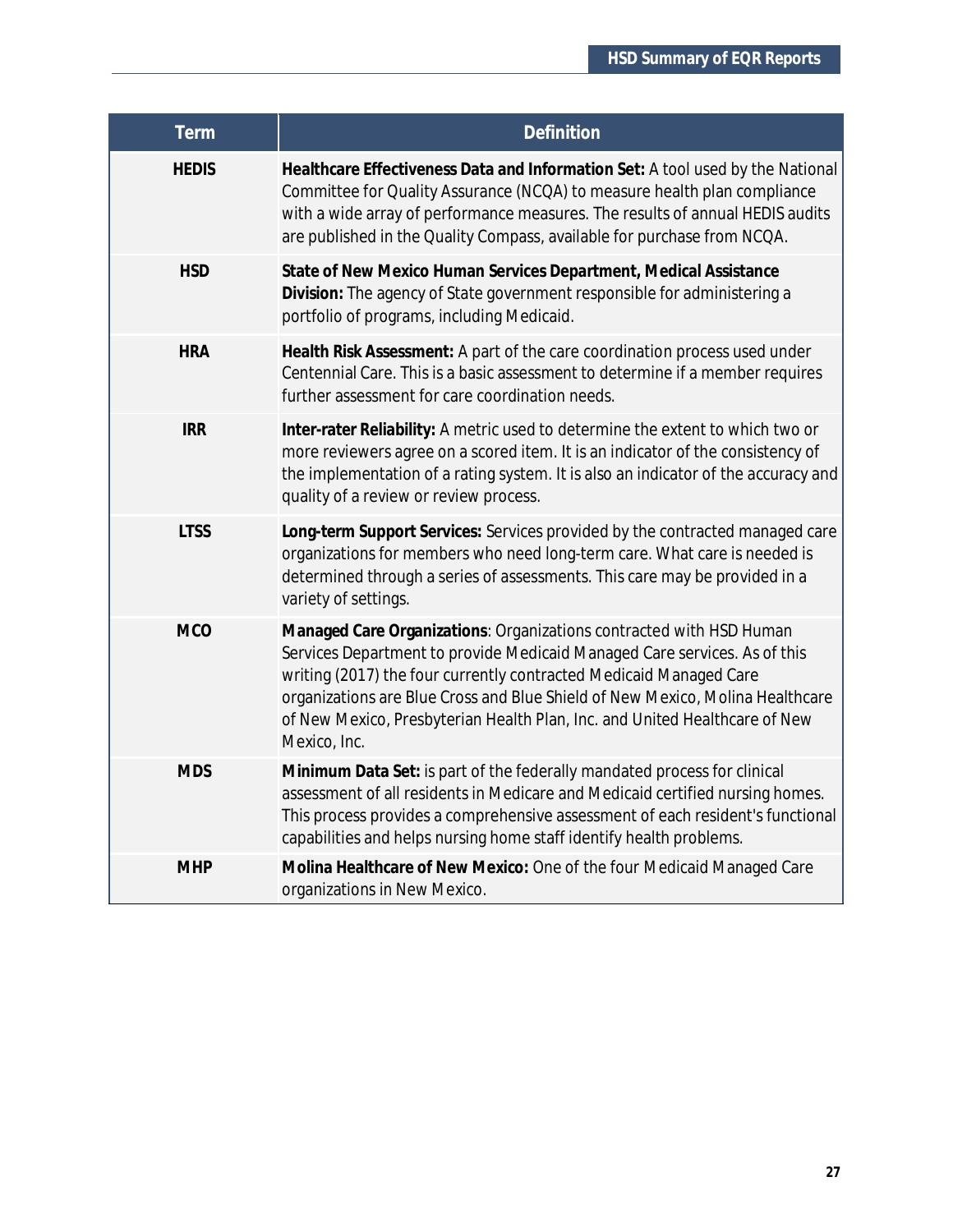| <b>MY</b>   | Measurement Year: The year defined as criteria for measurement of a quality<br>indicator or other metric. It may or may not be concurrent with the calendar<br>year. It is not to be confused with Fiscal Year or Contract Year as defined<br>elsewhere in this document.                                                                                                                                                                                                                                                                             |
|-------------|-------------------------------------------------------------------------------------------------------------------------------------------------------------------------------------------------------------------------------------------------------------------------------------------------------------------------------------------------------------------------------------------------------------------------------------------------------------------------------------------------------------------------------------------------------|
| <b>NCQA</b> | National Committee for Quality Assurance: An independent nonprofit<br>organization that works to improve healthcare quality through evidence-based<br>standards, measures, programs and accreditation. One of the assessment tools<br>developed and used by NCQA is the Healthcare Effectiveness Data and<br>Information Set (HEDIS).                                                                                                                                                                                                                 |
| NF LOC      | Nursing Facility Level of Care: The EQRO was tasked by HSD to ensure NF LOC<br>criteria and instructions, outlined in HSD of New Mexico Medical Assistance<br>Program Manual Supplement Number 13-06, are being applied consistently and<br>equitably across the New Mexico Medicaid program. Level of Care assessments<br>are performed by MCOs to determine if the member qualifies for a specific level<br>of care. This determination is made based on the number of Activities of Daily<br>Living (ADLs) with which the member needs assistance. |
| <b>NOD</b>  | Notice of Direction: Notices issued by HSD to HealthInsight New Mexico,<br>outlining the areas to be reviewed and deliverables to be completed as part of<br>external quality review audits and reviews. A separate Notice of Direction is<br>issued for each review or review conducted.                                                                                                                                                                                                                                                             |
| <b>NMAC</b> | New Mexico Administrative Code: The official compilation of current rules filed<br>by State agencies.                                                                                                                                                                                                                                                                                                                                                                                                                                                 |
| <b>PDF</b>  | Portable Document Format File: PDF is a file format used to present and<br>exchange documents reliably, independent of software, hardware, or operating<br>system.                                                                                                                                                                                                                                                                                                                                                                                    |
| <b>PCP</b>  | Primary Care Physician: A member's primary physician, who should serve as the<br>member's primary point of contact with the healthcare system. Typically, a PCP<br>is a general practice or family practice doctor or nurse practitioner.                                                                                                                                                                                                                                                                                                             |
| PH          | Physical Health: The process by which physical healthcare services are provided<br>and monitored by HSD, external quality review and the managed care<br>organizations. While administered by the same Medicaid Managed Care<br>organizations, physical health is considered distinct from behavioral health and<br>long-term support services.                                                                                                                                                                                                       |
| PHP         | Presbyterian Health Plan, Inc.: One of the four Medicaid Managed Care<br>organizations in New Mexico.                                                                                                                                                                                                                                                                                                                                                                                                                                                 |
| <b>PMP</b>  | Performance Measurement Program: This is a way to refer to all seven of the<br>MCO/HSD contract-defined Performance Measures as a discrete unit since they<br>are scored together unlike the PIPs, which are scored individually.                                                                                                                                                                                                                                                                                                                     |
| QM/QI       | Quality Management and Quality Improvement programs.                                                                                                                                                                                                                                                                                                                                                                                                                                                                                                  |